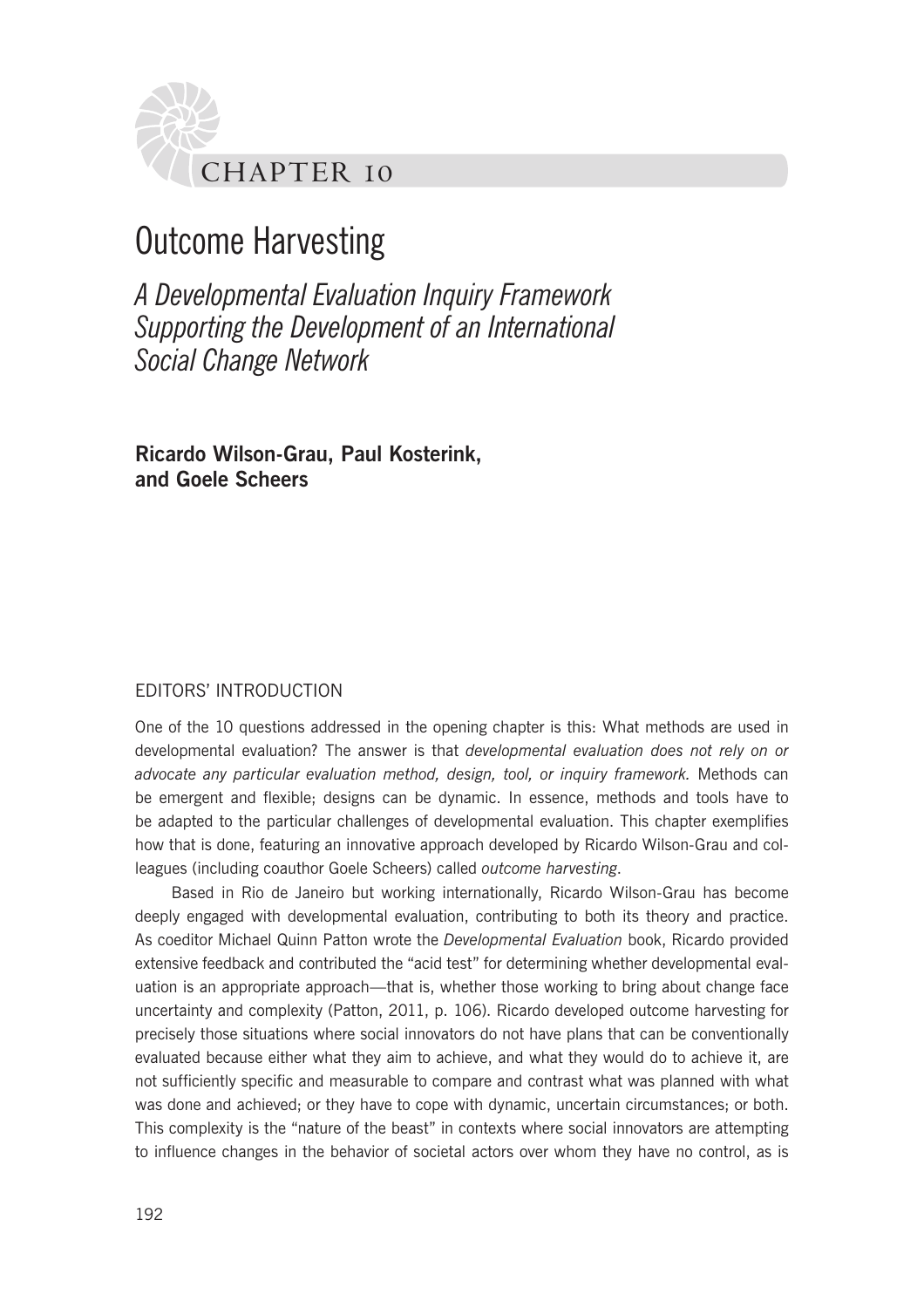typically the case in major systems change initiatives. Outcome harvesting is thus an evaluation approach that collects evidence of what has been achieved and then works backward to determine whether and how the efforts of social innovators and their interventions contributed to observed and documented changes.

A second major contribution of this chapter is demonstrating how emergent and highly dynamic networks can be evaluated. Networks have developed as one of the primary ways social innovators connect with and support each other to bring about change. From the moment we began discussing what kinds of cases we wanted to include in this volume, we knew it would be crucial to include an exemplar of a network evaluation. Networks present different challenges, compared to evaluation's usual task of determining the effectiveness of projects and programs. Innovative networks require innovative evaluation approaches, which is how outcome harvesting and developmental evaluation became integrated. Indeed, outcome harvesting emerged, in part, from Ricardo's active participation in the worldwide network of hundreds of evaluators using a related approach, *outcome mapping*. The use of networks as a form of social organization has exploded with the rise of the Internet and with the increased understanding that many significant issues are global in nature— such as climate change, human trafficking, endangered species, economic development, human migration, new and potentially epidemic diseases, and (as in the case in this chapter) preventing armed conflict. This chapter features a developmental evaluation of the Global Partnership for the Prevention of Armed Conflict (GPPAC), using outcome harvesting as an inquiry framework; coauthor Paul Kosterink continues to steward the use of the findings. Preventing armed conflict is, on the face of it, a dauntingly complex endeavor. This example demonstrates that the initiatives of a dynamic global network enmeshed in real-world complexities at all levels can be evaluated and thereby be accountable for concrete, verifiable, and significant results. This is breakthrough work. Read on.

This is a story about how the Global Partnership for the Prevention of Armed Conflict (GPPAC) used *outcome harvesting* as a developmental evaluation inquiry framework to support its emergence as a collaborative social change network operating in complex circumstances. To this day, there does not exist a tried and proven network model for organizations such as GPPAC, much less a ready-made mechanism for tracking its performance and learning from its successes and failures. Therefore, GPPAC had to create them.

In 2006, GPPAC adapted the methodology of *outcome mapping* to the needs of a global network, and from 2009 onward, GPPAC integrated outcome harvesting into its monitoring and evaluation (M&E) system. This enabled the network to move away from the prevailing "What is planned needs to be achieved" mode, and toward learning from what is emerging in order to continue developing. Today the network systematically registers, reflects upon, and learns from the planned and especially unplanned *developmental* outcomes of its autonomous affiliates and the *development* outcomes of the United Nations (UN), regional intergovernmental organizations (such as the League of Arab States), state actors, the media, and academia. Thus outcome harvesting has supported GPPAC's continual innovation in what it is and what it does.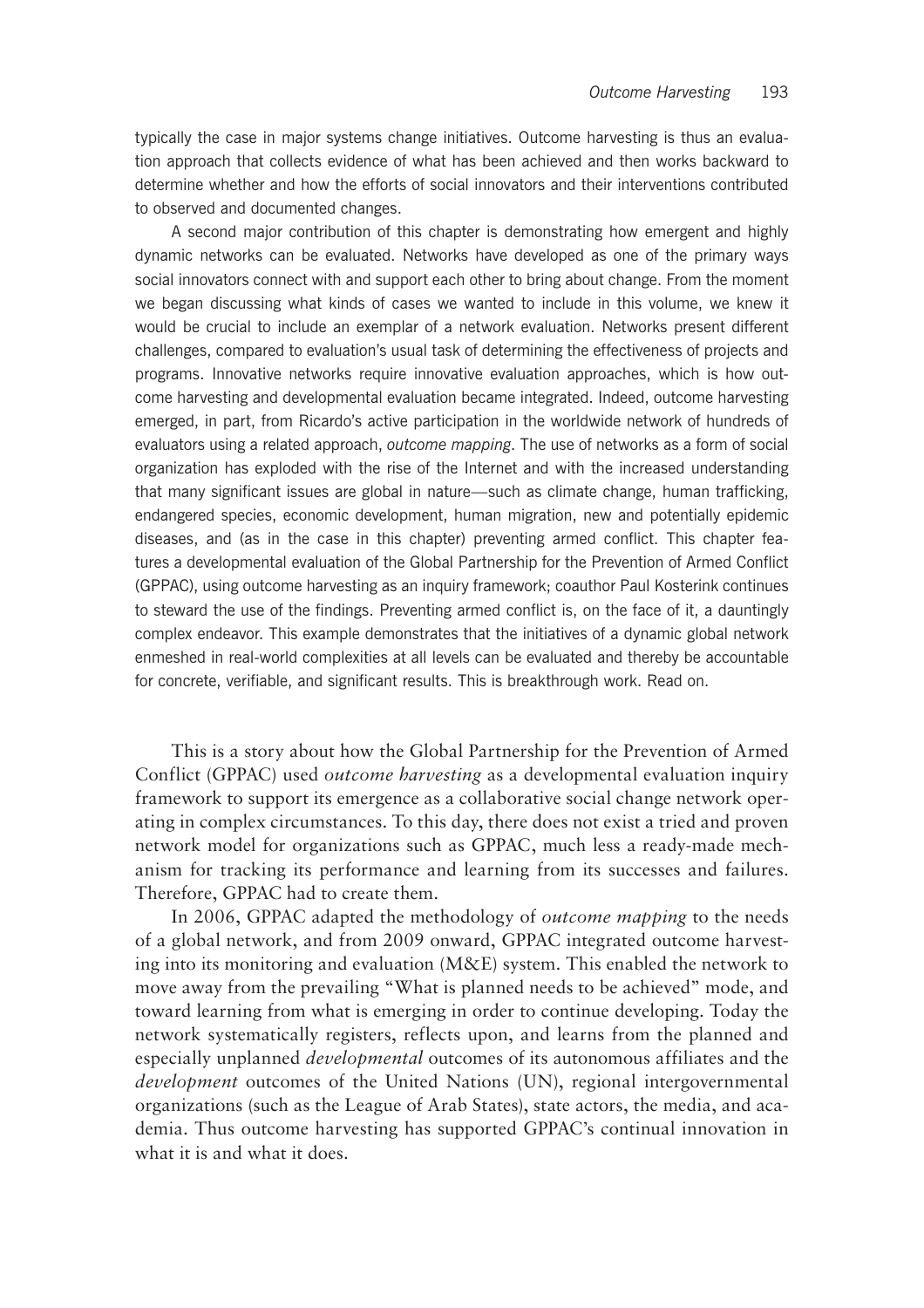### **Preventing Conflict through Global Action**

GPPAC (pronounced "geepak") is a member-led network of civil society organizations from around the world that are active in the field of conflict prevention and peace building. GPPAC seeks a world where violence and armed conflicts are prevented and resolved by peaceful means. GPPAC works toward a fundamental shift in how the world deals with violent conflict: moving from reaction to prevention. Founded in 2003, the network consists of 15 regional networks of local organizations, each with its own priorities, character, and agenda.

GPPAC informs policy by connecting civil society with key decision makers at national, regional, and global levels. As a network of peace builders, GPPAC presents civil society analysis of conflicts from a human security perspective, generating knowledge and fostering collaborative mechanisms to prevent violent conflict. GPPAC builds capacity through learning exchanges on conflict prevention, involving civil society practitioners, state institutions, UN representatives, regional organizations, and other key actors. In addition, since its inception GPPAC has had an internal strategic focus that concentrates resources on its own development— on strengthening the network.

In Exhibit 10.1, the fruits of GPPAC's multipronged efforts are exemplified. It was to support this development that, initially, Goele Scheers (as the client) working with Ricardo Wilson-Grau (as the external developmental evaluator) employed outcome harvesting, although we only came to realize that our concerted efforts could be called *developmental evaluation* when the approach was presented in Michael Quinn Patton's (2011) book.<sup>1</sup>

### **GPPAC's Special Challenges for Global Peace Building in Complex Situations**

When Goele Scheers joined the Global Secretariat of GPPAC in 2005, the network was using the *logical framework* approach (commonly known as the *logframe*). There was great dissatisfaction with the approach, however, as it turned out to be inappropriate for GPPAC's M&E needs. As do other networks,<sup>2</sup> GPPAC faces a high degree of environmental and operational complexity (Scheers, 2008). There are two principal reasons for the complexity: uncertainty and diversity.

First, GPPAC faces a high degree of *dynamic uncertainty*. The actors and factors with which GPPAC has to contend change constantly and in unforeseeable ways. Thus the relationships of cause and effect between what the network plans to do and what it will achieve are simply unknown until the results emerge. All

<sup>1</sup>Ricardo was one of four evaluators who read and provided feedback to Michael Quinn Patton on the manuscript of *Developmental Evaluation: Applying Complexity Concepts to Enhance Innovation and Use* (Patton, 2011).

<sup>2</sup>GPPAC was eventually featured as a *global action network* in Steve Waddell's (2011) book *Global Action Networks: Creating Our Future Together*.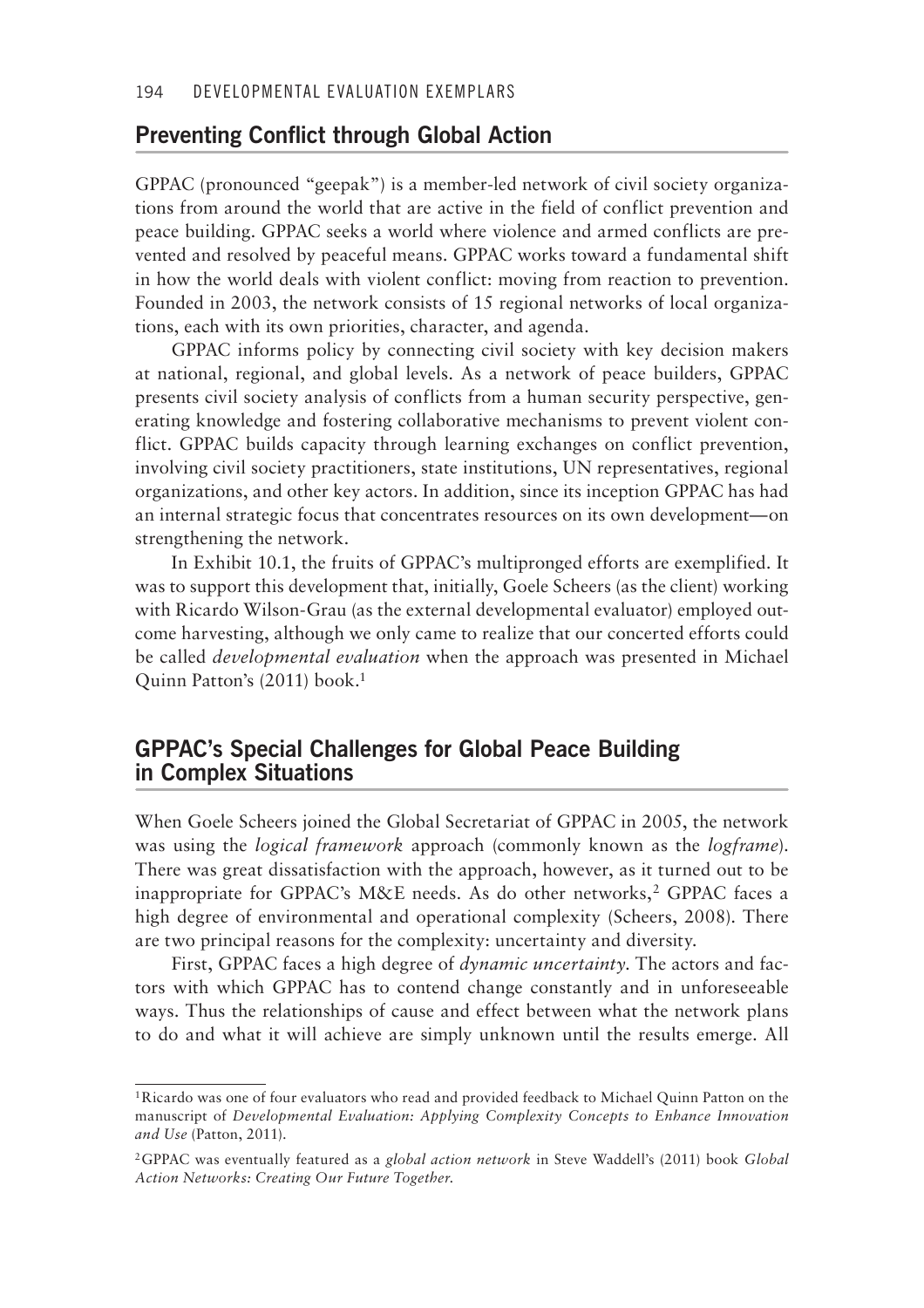### **GPPAC Outcomes in 2012–2013**

| <b>Strategic</b><br><b>Focus</b><br><b>Thematic</b><br><b>Priorities</b> | <b>Network Strengthening and</b><br><b>Regional Action</b>                                                                                                                                                                                                                                                                                                                                                                                                                                                                                       | <b>Action Learning</b> | <b>Public Outreach</b>                                                                                                                                                                                                                                                                                                         | Policy and<br><b>Advocacy</b> |
|--------------------------------------------------------------------------|--------------------------------------------------------------------------------------------------------------------------------------------------------------------------------------------------------------------------------------------------------------------------------------------------------------------------------------------------------------------------------------------------------------------------------------------------------------------------------------------------------------------------------------------------|------------------------|--------------------------------------------------------------------------------------------------------------------------------------------------------------------------------------------------------------------------------------------------------------------------------------------------------------------------------|-------------------------------|
| <b>Preventive</b><br><b>Action</b>                                       | The Organization for Security and Co-<br>operation in Europe (OSCE) employed<br>GPPAC conflict analysis to train personnel<br>as its Regional Early Warning Focal Points<br>in Eastern Europe and Central Asia.<br>Representatives of the League of Arab<br>States announced plans to open up the<br>organization to civil society and strengthen<br>cooperation channels.<br>The League of Arab States appointed a<br>Secretary General's Special Envoy for Civil<br>Society and established a Secretariat for<br>Relations with Civil Society. |                        | The UN Secretary General's 2013 Report<br>on Human Security acknowledged<br>GPPAC's role in advancing the human<br>security concept.<br>The United Nations Institute for Training<br>and Research (UNITAR) agreed to<br>officially partner with GPPAC to produce<br>an SSR e-learning curriculum on the UN<br>Learning Portal. |                               |
| Dialogue and<br><b>Mediation</b>                                         |                                                                                                                                                                                                                                                                                                                                                                                                                                                                                                                                                  |                        |                                                                                                                                                                                                                                                                                                                                |                               |
| Peace<br><b>Education</b>                                                |                                                                                                                                                                                                                                                                                                                                                                                                                                                                                                                                                  |                        |                                                                                                                                                                                                                                                                                                                                |                               |
| <b>Human</b><br><b>Security</b>                                          |                                                                                                                                                                                                                                                                                                                                                                                                                                                                                                                                                  |                        | The UN Secretary General invited GPPAC<br>to speak at the UN High-Level Event on<br>Human Security.                                                                                                                                                                                                                            |                               |

GPPAC members operate in an environment subject to innumerable variables political, economic, social, cultural, technological, and ecological— that influence the network's collaborative activities globally, regionally, and in over 100 countries. In addition, GPPAC has 12 categories of internal actors<sup>3</sup> and hundreds of stakeholders with varying missions, ways of working, forms, and sizes—national and multilateral, governmental and civil society. The network operates with a Global Secretariat, 15 Regional Secretariats, and dozens of national focal points representing affiliated organizations. The 15 Regional Steering Groups have 5, 10, 15, or more independent member organizations, which enter and exit with such fluidity that GPPAC does not know at any given moment the exact composition of its membership.

Second, GPPAC member organizations and their representatives have a *diversity* of motivations and resources, as well as varying levels of commitment— of course, within the unity of their common purpose to work together to prevent conflict and build peace. Indeed, the conviction that they cannot achieve some political objectives by working alone drives GPPAC members to participate in the network. The 200-plus member organizations participate in GPPAC of their own free will. At most, one or two staff members of a regional network are paid part-time by GPPAC; all other staff members volunteer their time.

<sup>3</sup>GPPAC members, GPPAC regional networks, thematic focal points, thematic working groups, Regional Secretariat, Regional Steering Groups, International Steering Group (ISG), Global Secretariat, Program Steering Committee, ISG liaisons, GPPAC board, and regional liaison officers.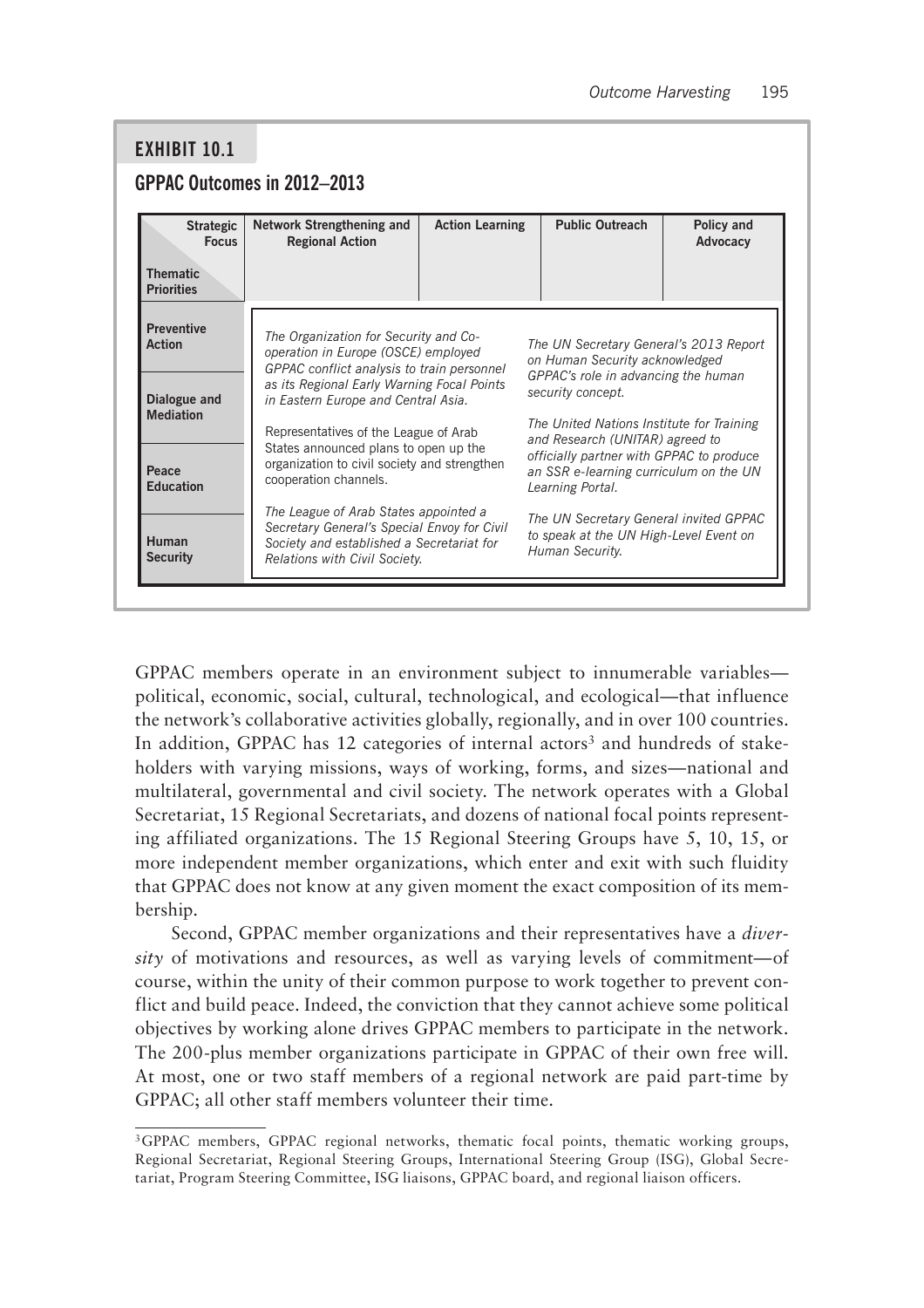#### 196 DEVELOPMENTAL EVALUATION EXEMPLARS

The complexity is heightened because many of GPPAC's stakeholders, from regional staff to donors, have expectations (especially of management) that are rooted in the organizational realities they know best, those of their home institutions. In GPPAC's case, these are primarily nongovernmental organizations (NGOs) or government offices. In addition, donors and strategic allies tend to expect GPPAC to function as if it were a more conventional civil society organization. These stakeholders confront a dilemma, however, because networks are not NGOs. As a result of the complexity, when GPPAC contributes to an outcome, the effect may be direct but is often indirect, partial, and even unintentional, and usually comes about through the concerted actions of other actors (sometimes unknown to each other) along with GPPAC's initiatives. Also, an outcome generally occurs some time—even years—after the GPPAC activity. This means that the conventional M&E practice of comparing what has been done and achieved with what was planned is of dubious value to GPPAC or its stakeholders.

Initially, GPPAC tried to manage according to these conventional expectations, but they clashed with reality. This complexity made it extremely difficult essentially an exercise in predicting the unpredictable—to develop a results-based framework such as the logframe, which produces a causal chain (scheduled inputs  $\rightarrow$  activities  $\rightarrow$  outputs  $\rightarrow$  outcomes  $\rightarrow$  impact) in which results are predefined in specific, measurable, achievable, realistic, and time-bound terms. Furthermore, reality changes so quickly across the network that within months plans prove not to be useful guides for action, and much less bases for learning and accountability.

Due to the nature of GPPAC as an international network, the implementation of its strategic plan, as well as of monitoring and evaluation, hinges on the buy-in and support of stakeholders. Therefore, by 2005, these dilemmas had to be resolved. GPPAC had realized it required an alternative approach to planning, monitoring, and evaluation (PM&E) if it was going to be able to assess efficiency and effectiveness in a useful manner and be accountable to its stakeholders.

### **Customizing Outcome Mapping for Planning and Monitoring**

Therefore, even while commitments to donors required that the Work Plan for 2007–2010 (European Centre for Conflict Prevention, 2006) be a 4-year logframe with 21 targets, 85 worldwide activities, and hundreds of activities in the regions, GPPAC began to explore alternative PM&E approaches.

In 2006, Goele introduced a customized application of outcome mapping, a PM&E methodology developed by the Canadian International Development Research Centre.<sup>4</sup>

Outcome mapping was relevant for GPPAC for three reasons. First, outcome mapping would allow GPPAC to plan to adapt to continual change and take into account unexpected results. Second, the approach focuses on contribution and not

<sup>4</sup> The International Development Research Centre's outcome- mapping methodology is a resultsoriented but very flexible methodology whose principles and procedures are readily adaptable for an international social change network's PM&E needs. See Earl, Carden, and Smutylo (2001).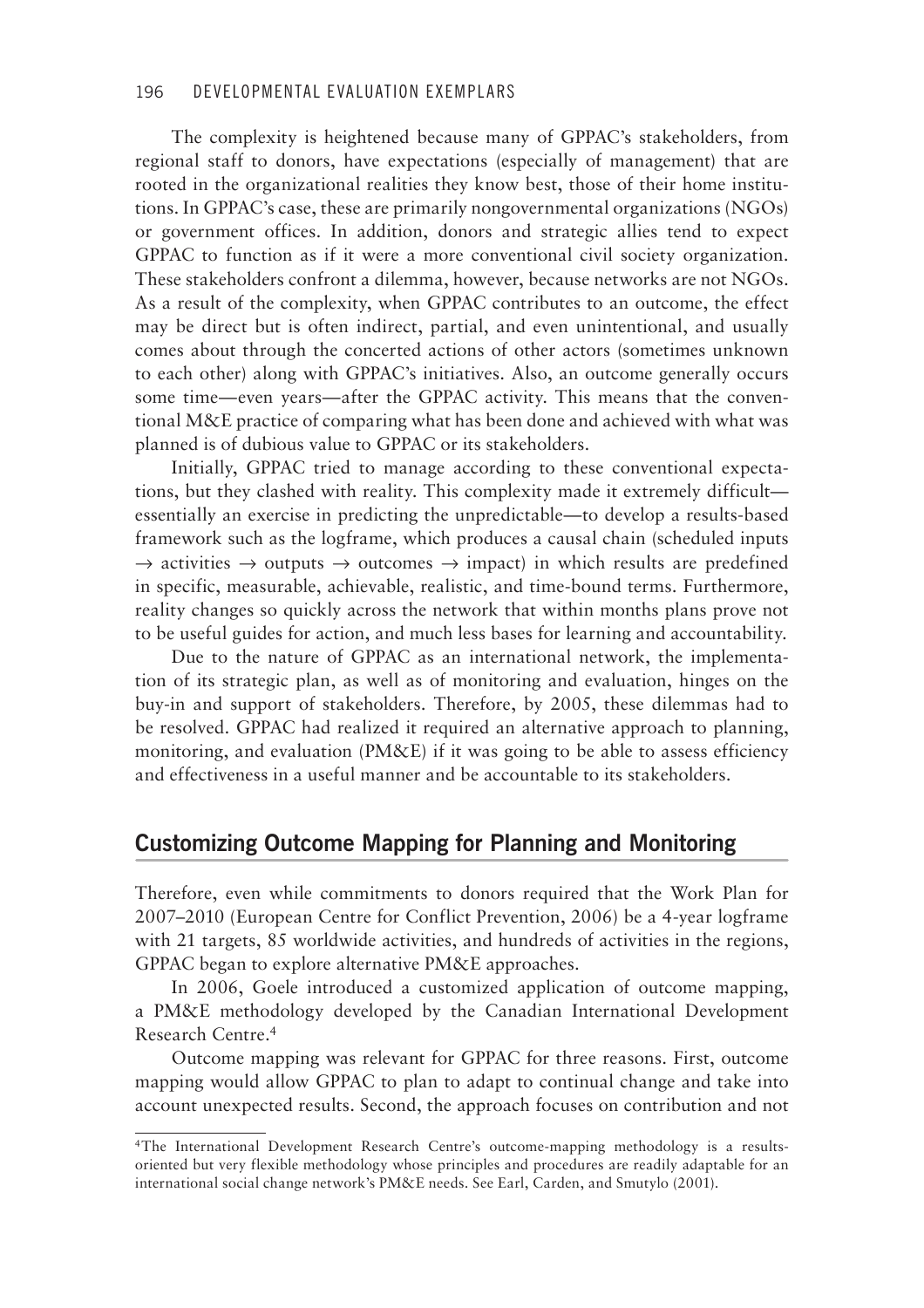attribution, which for GPPAC is important because conflict prevention and peace building come about when a multitude of actors interact to achieve change. Thus it is usually impossible to attribute this change to an intervention by a single actor. Furthermore, the essence of a network such as GPPAC is not the sum of its parts, but the interaction among its parts. Consequently, much of GPPAC's added value lies in the relationships among its members and contributing to the work each one is doing. Third, outcome mapping focuses on outcomes that can be the actions of key social actors that GPPAC helped *prevent* from happening, as well as those that GPPAC influenced to happen (Aulin & Scheers, 2012).

For the 2007–2010 Work Plan, GPPAC used outcome mapping to formulate *outcome challenges* for its five global programs.<sup>5</sup> These objectives presented what the social actors that GPPAC aimed to influence to change would be doing differently, and how, when, and where they would be doing these things, by 2010. A distinction was made between *internal* outcome challenges (related to the GPPAC actors) and *external* outcome challenges (related to actors outside of the network that GPPAC was trying to influence). GPPAC also agreed on up to 15 *progress markers*<sup>6</sup> for each outcome challenge per global program, and agreed to monitor progress on these markers by using a customized version of the outcome- mapping monitoring journals. By 2008, however, Goele realized that progress markers and outcome mapping's monitoring journals were too cumbersome for the network.<sup>7</sup> Nonetheless, GPPAC desperately needed to track what it was achieving in order to be accountable to donors, as well as to improve performance. This led Goele to ask what today we recognize was a developmental evaluation question: What monitoring and evaluation tool would be compatible with outcome mapping, but would

<sup>5</sup>An *outcome challenge* is a goal in outcome mapping that describes the *ideal* changes in the behavior, relationships, activities, and/or actions of the actor the program is trying to influence. An outcome challenge is visionary and describes what the intervention will achieve if it is very successful. For example:

The Network Program intends to see autonomous GPPAC Regional Secretariats functioning as the heart of the Global Partnership, taking initiative and leadership in driving regional GPPAC processes, and actively shaping the global agenda and processes. The Regional Secretariat will be hosted by an organization in the region actively engaged in conflict prevention and peace building that has the capacity and institutional infrastructure to coordinate and administer the regional network, fundraise for and facilitate implementation of the Global and Regional Work Plans in the region, facilitate processes embedded in local realities that foster ownership of GPPAC in the region, and interact with the broader GPPAC network— nationally, globally, and other regions in the Global Partnership.

<sup>6</sup> *Progress markers* are a set of graduated ("expect, like, and love to see") indicators of changed behaviors for the subject of an outcome challenge that focus on the depth or quality of change. For the GPPAC outcome cited in footnote 5, the network *expected* that by 2007 its Regional Secretariats would "fundraise and acquire the necessary resources (financial, skilled human resources and office) to implement the Regional Work Plan." GPPAC would *like to see* the Regional Secretariats "planning, monitoring and evaluating the regional process including regular reporting," and would *love to see* them "facilitating credible national and regional processes through which National Focal Points are established and Regional Steering Group members are selected (transparent and inclusive processes)."

<sup>7</sup> Eventually GPPAC would conclude that making a full- fledged outcome- mapping strategic plan (*intentional design*) was too time- and money-consuming, and that the actual benefits would be minimal. In a network where spaces to meet and discuss planning are limited, and the context is rapidly changing, planning has to be kept light. GPPAC members now mainly focus on developing and agreeing on common outcome challenges and strategies. See Aulin and Scheers (2012).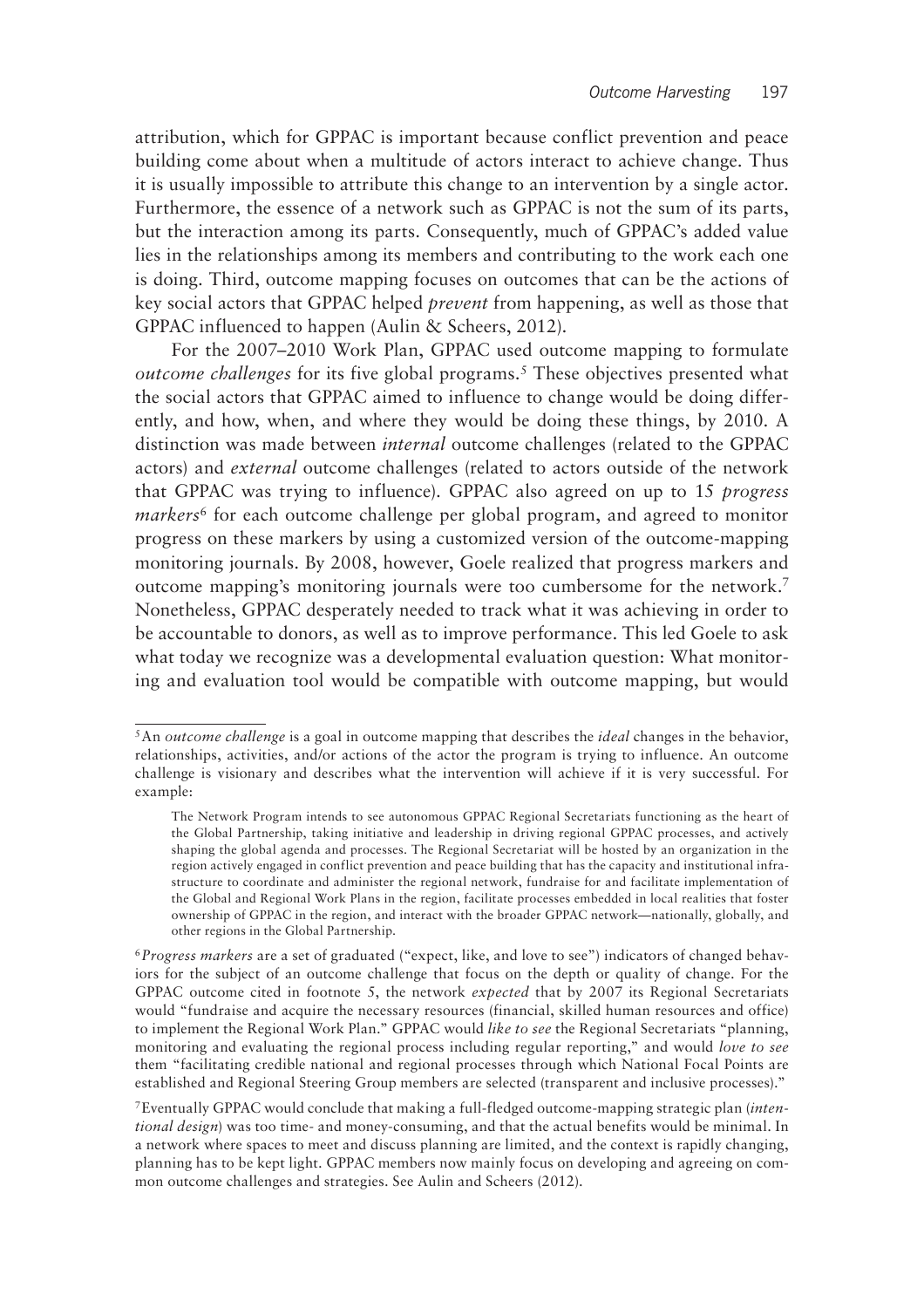encourage (if not ensure) the participation of voluntary, autonomous, and very busy informants in identifying and reporting the outcomes they were achieving, both intended and especially unintended?

To pursue an answer, Goele hired Ricardo<sup>8</sup> in 2007 to develop a baseline study of the network- building program (Wilson-Grau, 2007), and from 2009 onward to support the ongoing innovation of the methodology. Although neither of us explicitly talked of our engagement as an exercise in developmental evaluation, with hindsight we realized that it turned out to be the beginning of long-term developmental evaluation support for the ongoing development of the GPPAC network and especially of its PM&E system.

### **Introducing Outcome Harvesting for Evaluation**

In late 2008, Goele decided to lead a Mid-Term Review of the 2006–2010 strategic plan, with support from Ricardo who had continued to contribute to GPPAC's understanding of the complex challenges of monitoring and evaluating its work (Wilson-Grau, 2008). The overarching review question that GPPAC decided should guide the collection of data was to be this: "To what extent were GPPAC's activities contributing to strategically important outcomes?" We were to focus on internal and external outcomes achieved by GPPAC regions and working groups in 2006– 2008. Therefore, we seized this opportunity also to explore an alternative tool for monitoring and evaluating the work of GPPAC.

Independently of GPPAC, Ricardo and his coevaluators had been developing an instrument over the previous 3 years that would eventually be known as *outcome harvesting*. This is a tool inspired and informed by outcome mapping, which he had used to track and assess the performance and results of international social change networks similar to GPPAC, as well as the programs of the Dutch development funding agency Hivos (whose policies were similar to those of GPPAC's donors). The essence of the tool was to focus on outcomes as the indicators of progress; it constituted, as the UN Development Programme (2013) came to describe it, "an evaluation approach that— unlike some evaluation methods— does not measure progress towards predetermined outcomes, but rather collects evidence of what has been achieved, and works backward to determine whether and how the project or intervention contributed to the change." For the GPPAC Mid-Term Review (Scheers & Wilson-Grau, 2009), Goele acted as an internal evaluator and Ricardo as an external evaluator to apply the principles of what would become a six-step tool, although at the time we did not refer to the process as *outcome harvesting*.

We defined *outcomes* as the changes in the behavior of social actors (*boundary partners*, in outcome-mapping language) that GPPAC influenced but did not control. In recognition of the uncertainty and dynamism generated by complexity, these changes could be expected or unexpected, as well as positive or negative. GPPAC's contribution to these changes could be small or large, direct or indirect.

<sup>8</sup> Ricardo was having a similar experience introducing outcome mapping into the Global Water Partnership (*www.gwp.org*).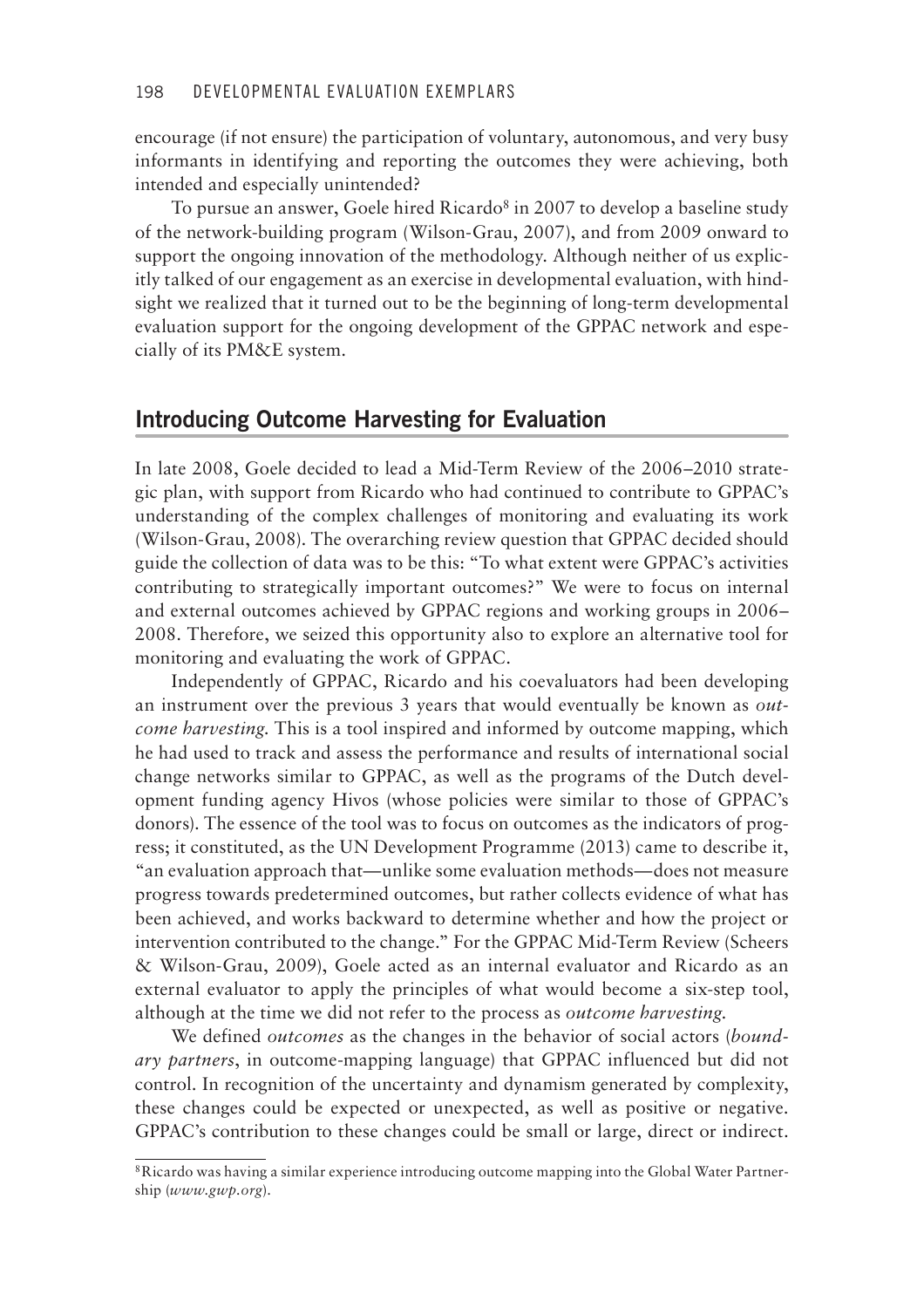In addition to formulating the outcome, we briefly formulated its significance and the way in which GPPAC contributed to the change.

As the name implies, at the core of outcome harvesting is the collection of data. Between March and September 2009, Goele and Ricardo engaged every GPPAC region and program manager through email, Skype calls, or personal interviews including field visits to central Asia, eastern and central Africa, and South Asia—to help them identify and formulate the most significant outcomes. In total, 14 GPPAC regions participated in the harvest.

In the light of GPPAC's uses for the outcomes, and in recognition of people's limited time, we asked each region or working group to identify up to five outcomes that they considered to be the most significant in 2006–2008. The idea was to have a representative sampling and not an exhaustive inventory of outcomes achieved, simply because working retrospectively would make that exercise too time- consuming.

The outcomes were of two types:

1. *Internal outcomes*: demonstrated changes in the actions of GPPAC members that strengthened and developed their collective capacity to achieve GPPAC's purpose. These outcomes enhanced meaningful collaboration among members, the functionality of network secretariats, and the improvement of GPPAC members' own practices. They were (and are) important bricks in building a strong network capable of influencing external actors.

2. *External outcomes*: similarly demonstrated changes in individuals, groups, or organizations outside the GPPAC network that represented significant contributions to conflict prevention and peace building.

The GPPAC members identified a potential outcome and then did the following:

 • *Formulated the outcome*: Who did what that was new or different? Specifically, they described who changed; what changed in their behavior, relationships, activities, or actions; and when and where this occurred.

 • *Described its significance*: They briefly explained why the outcome was important for GPPAC. The challenge was to contextualize the outcome so that a user of the findings would understand why the outcome was important for conflict prevention or peace building.

 • *Described how GPPAC contributed*: The members indicated why they considered the outcome a result—partially or totally, directly or indirectly, intentionally or not—of GPPAC's activities.

In the end, we harvested 68 outcomes (an average of 3.3 for each of the 14 regions reporting); the number per region varied from 1 to 11. (See Exhibit 10.2 for an example of an outcome.) The variation was due to different factors. Generally, regions where the GPPAC network is not strong or not fully operational reported fewer outcomes. Also, people reported the changes that were foremost in their minds, and these tended to be the most recent outcomes or those that were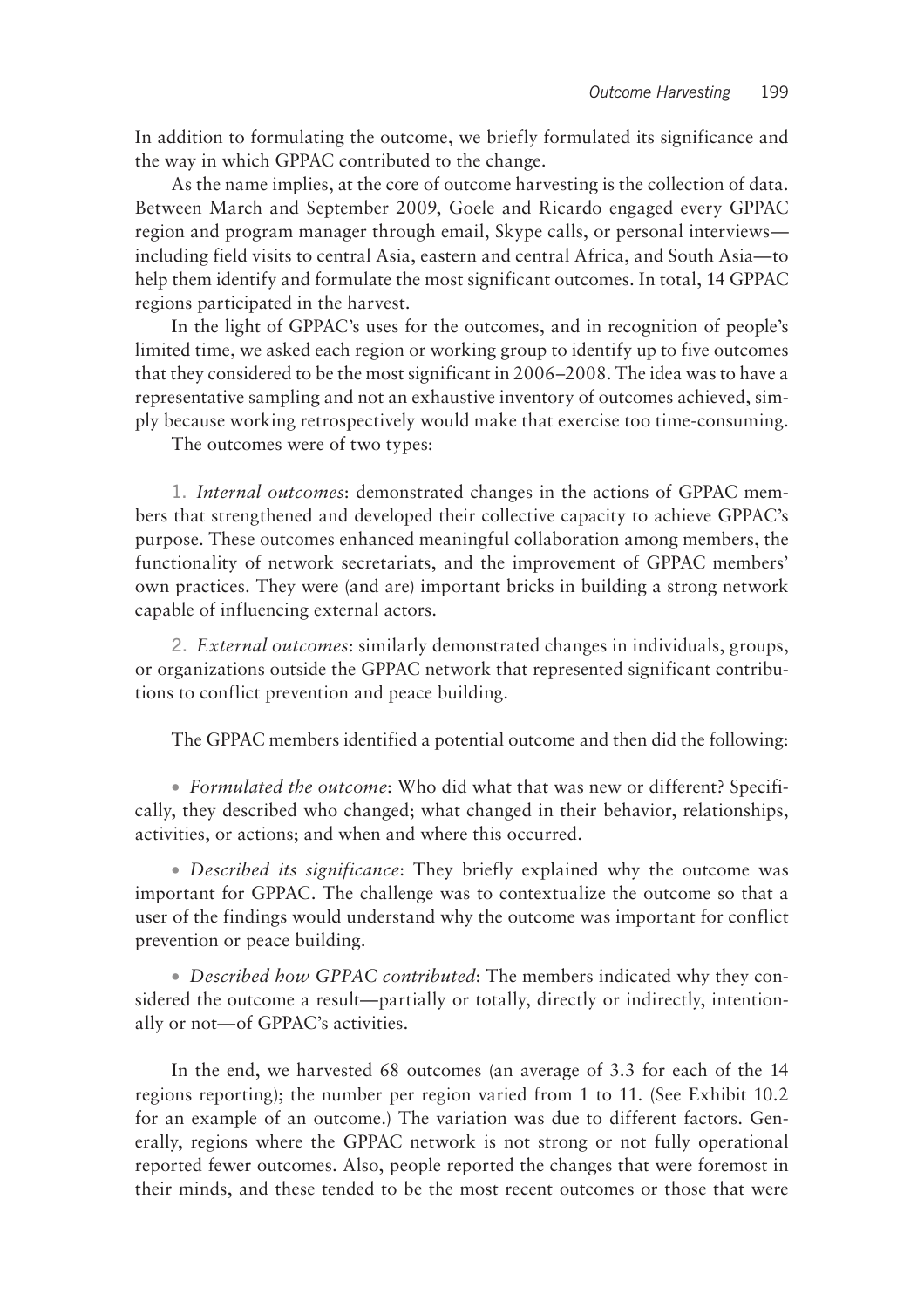#### **Example of a GPPAC Outcome**

**Description**: In 2008, the UN Peacebuilding Commission (UNPBC) incorporated civil society organizations' recommendations regarding the importance of accountability and human rights training for the security services in its semiannual review of peacebuilding in Burundi.

**Significance**: The review is a valuable tool for civil society to encourage both the Burundian government and its international partners to attach conditions to their technical and resource support to the security services, particularly the intelligence service, to address ongoing human rights abuses. (The recommendations concerned human rights abuses in Burundi in 2007–2008.) As a result of the UNPBC's recommendations, international actors pledged support for security sector reform. This fact demonstrates the rapid response capacity of the civil society organizations and their ability to speak with one voice, as well as the recognition by the UNPBC of the organizations' role in the country's peace-building process.

**Contribution of GPPAC**: GPPAC member WFM-IGP (based in New York), along with the Biraturaba Association (the GPPAC national focal point in Burundi), organized briefings for the UNPBC with Burundi- based civil society organizations and international civil society experts on Burundi, followed up by a position paper and lobbying aimed at the 2008 draft report of the UNPBC. The added value of GPPAC was in connecting the New York UN arena with the local and national level in Burundi. While channeling the voices from local organizations in Burundi strengthened WFM-IGP's advocacy in New York, the Biraturaba Association and its Burundi network were able to directly access the policy makers in the international arena.

most memorable. The quality of the outcomes also varied: The average length of the formulation of the outcomes was just under one single- spaced page and averaged 450 words each, but many if not most were poorly written. One standard criterion for an outcome in outcome harvesting is that the formulation be sufficiently specific and measurable to be verifiable. In the course of the review, GPPAC decided that identifying the sources would suffice, although some outcomes were verified with independent, knowledgeable third parties. For example, for the UN Peacebuilding Commission (UNPBC) outcome in Exhibit 10.2, we spoke with the head of the UNPBC in Burundi. In the light of the Mid-Term Review's process use to develop GPPAC staff capacity in identifying outcomes, it was more important to involve people in formulating outcomes even if these were imperfect than it was to burden them with crafting sounder ones. Thus, for example, some outcomes did not have specific dates, although it was understood that they occurred some time between 2006 and 2009.

### **The First Strategic Innovations Supported by Outcome Harvesting**

The "proof of the pudding" of outcome harvesting as a developmental evaluation tool is that the process and findings usefully answer a developmental evaluation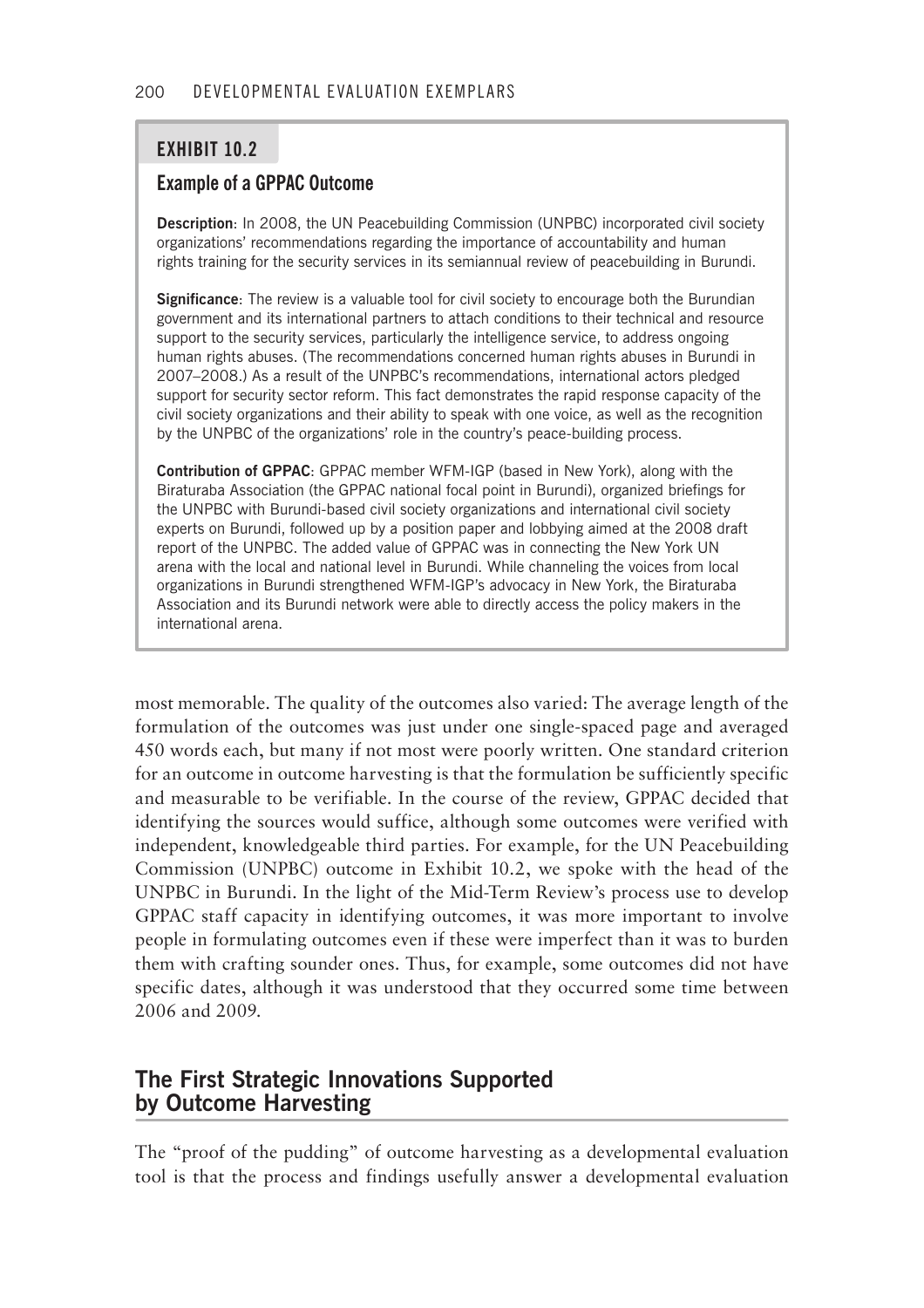question. The review process demonstrated that outcome harvesting was a compatible and a viable means to monitor and evaluate what GPPAC actors were achieving throughout the network. More specifically, to what extent did the 68 outcomes answer the review questions in a manner useful for the ongoing development of GPPAC? The strategic decisions GPPAC took on the basis of information from the review are outlined in Exhibit 10.3.

All these strategic decisions were incorporated in the GPPAC Strategic Plan for 2011–2015. In addition, GPPAC members reflected on the outcomes gathered through the Mid-Term Review. Under Goele's guidance, they looked at what had emerged for their specific program and discussed the next steps for their GPPAC work.

The process, however, highlighted important structural challenges for PM&E in GPPAC. First, time is perhaps the most precious nonrenewable resource of a network such as GPPAC. This Mid-Term Review took twice as much time as planned because GPPAC members did not deliver their outcomes within the planned time frame. In part, this was because GPPAC's peace- building activists had higher priorities than M&E. Thus, although we worked with informants in crafting their outcomes, their limited time was a major constraint. Second, and also related to time, informants tended to remember and report the most important and most recent outcomes, to the detriment of smaller, incipient, and earlier changes. Third, when an outcome was a result of GPPAC's influencing change in a social actor with whom the network was collaborating, informants were hesitant because they were concerned not to be perceived as claiming they had influenced a behavioral change in someone else. Fourth, there was an issue of political sensitivity because GPPAC's advocacy and campaigning were often ongoing at the time when outcomes were harvested.

A different complication was language: Informants were formulating outcomes in English, which for the majority was their second, third, or fourth language. Also, the harvesting process revealed a communication problem independent of the informants' native language: Regardless of variables such as education, profession, occupation, and available time, most people are not comfortable in expressing themselves in writing even in their native language, and few do so well.

### **Further Integrating Outcome Harvesting into the GPPAC PM&E System**

Through the Mid-Term Review and follow-up by Goele, the essence of outcome harvesting had been woven into the evolving GPPAC PM&E system. As Goele says, "Instead of reporting on the outcome- mapping progress markers, the Global and Regional Secretariats were charged from 2009 onward to harvest outcomes: report every year on changes in social actors, their significance for conflict prevention and how GPPAC contributed." Also, due to the high turnover in GPPAC staff, the network implemented ongoing training of new staff to identify and communicate outcomes and how they were achieved. Goele, as the PM&E coordinator, coached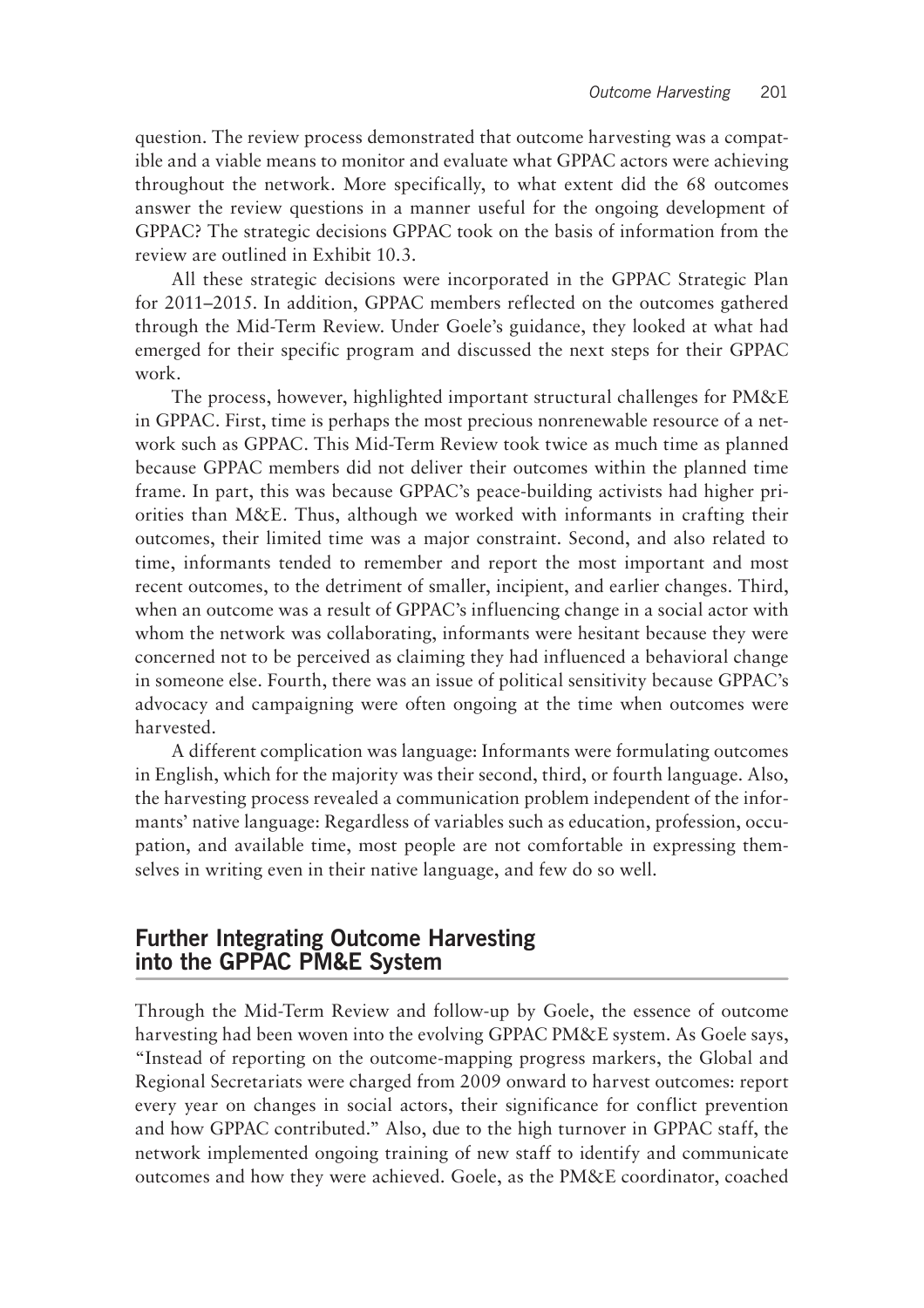# **GPPAC Strategic Decisions Informed by the 2006–2010 Mid-Term Review**

| <b>Review findings</b>                                                                                                                                                                                                                                                                                                                              | <b>Strategic decisions</b>                                                                                                                                                                                                                                                                                                                                                                                                                                                                    |  |
|-----------------------------------------------------------------------------------------------------------------------------------------------------------------------------------------------------------------------------------------------------------------------------------------------------------------------------------------------------|-----------------------------------------------------------------------------------------------------------------------------------------------------------------------------------------------------------------------------------------------------------------------------------------------------------------------------------------------------------------------------------------------------------------------------------------------------------------------------------------------|--|
| GPPAC's outcomes in 2006-2008 mainly<br>contributed to the mission of "building a new<br>international consensus," "promoting peace<br>building," and most notably "pursuing joint<br>action to prevent violent conflict." It was too<br>early to conclude what GPPAC members<br>were contributing to the eventual impact that<br>GPPAC envisioned. | 1.<br>Resist pressure from stakeholders to<br>describe in detail the "impact" GPPAC<br>will achieve. That is, GPPAC will not<br>pretend to document the fundamental<br>changes in the lives of people that<br>result from the network's contributions<br>to dealing with violent conflict, and<br>specifically to a "shift from reaction to<br>prevention." GPPAC will be accountable<br>for contributing to changes that are<br>upstream from sustainable development<br>and human security. |  |
| GPPAC programs were generating more<br>outcomes than were the regional activities.                                                                                                                                                                                                                                                                  | 2. Intensify the support to regional activities,<br>including funding, but avoid the Global<br>Secretariat's being seen simply as a<br>donor.<br>3. Establish a better connection between<br>the programs and the regional activities.                                                                                                                                                                                                                                                        |  |
| The contribution of GPPAC to outcomes<br>was through GPPAC-funded activities, but<br>also from members' being part of a global<br>network.                                                                                                                                                                                                          | 4. Define networkwide criteria for what<br>constitutes a "GPPAC activity" versus<br>members' other conflict prevention and<br>peace-building activities.                                                                                                                                                                                                                                                                                                                                      |  |
| A third of the outcomes demonstrated the<br>motivation of GPPAC members to drive the<br>network by getting together to exchange and<br>collaborate, take on leadership roles, and<br>carry forward activities without help from the<br>Global or Regional Secretariats.                                                                             | 5. Develop criteria for regional affiliate<br>sustainability goals as a means to decide<br>when and where current GPPAC activities<br>are no longer necessary.                                                                                                                                                                                                                                                                                                                                |  |
| GPPAC was suffering from the common<br>tension in networks around the right mix<br>of centralized and decentralized decision<br>making, fund raising/disbursement of funds,<br>and responsibility for implementation of<br>activities.                                                                                                              | 6. Set up a Program Steering Committee.<br>Allocate more resources to translation.<br>7.<br>8. Define mutually agreed-upon criteria<br>for allocating funding, and strictly and<br>transparently enforce their application.                                                                                                                                                                                                                                                                   |  |
| GPPAC was generating outputs and<br>outcomes through its regions and programs,<br>with, however, significant differences in<br>quantity and quality. Nonetheless, although<br>this diversity was expected in a dynamic<br>network, the problems were not minor.                                                                                     | 9. Give more resources to network<br>strengthening.                                                                                                                                                                                                                                                                                                                                                                                                                                           |  |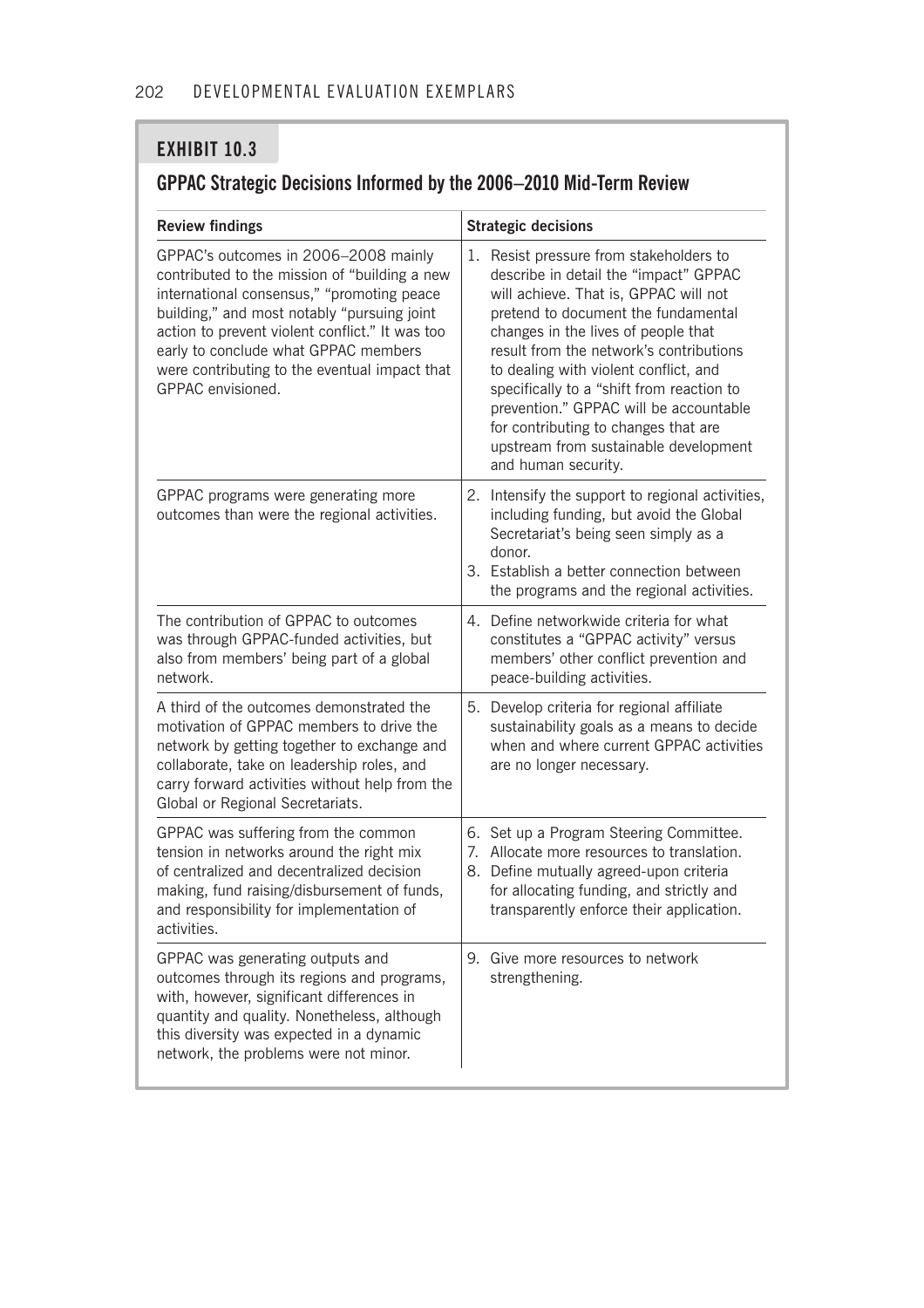them all and supervised the development of the system. During regular monitoring and learning meetings, the program managers and network members discussed outcomes. They reflected on trends and patterns in the outcomes, discussed next steps, and formulated suggestions for strategic decisions. The Program Steering Committee that was set up as a result of the Mid-Term Review used this input to make the nine strategic decisions presented in Exhibit 10.3.

In spite of the Global Secretariat's training and coaching, however, by 2011 it was clear that inconsistency in the reporting of outcomes continued to be problematic across the network. A useful harvest of outcomes from beginning to end continued to consume a great deal of both clock and calendar time. Furthermore, in complex and dynamic circumstances, the usefulness of outcomes has a very short half-life. Not only must they be harvested in a timely manner, but also in GPPAC, the right way to learn systematically from the outcomes through periodic monitoring meetings was still emerging.

Throughout the network, monitoring meetings consumed much time and many resources. People would rather spend money on a content meeting than on discussing outcomes. Consequently, the next developmental evaluation question GPPAC posed was this: "To what extent is GPPAC overcoming its weaknesses and building on its strengths to develop as an international network?"

A new opportunity arose that same year to pursue this question systematically and to hone the outcome harvesting tool as it had been integrated into GPPAC's PM&E system. The GPPAC PM&E cycle included an external evaluation of GPPAC's program. Goele contracted with Ricardo and a coevaluator<sup>9</sup> to carry out this major 2006–2011 evaluation, to provide substantial evidence of what outcomes GPPAC had achieved and how.<sup>10</sup> Although this exercise was going to be used for accountability with donors and would therefore serve the purpose of a summative evaluation, Goele made it very clear that Ricardo and his colleague were evaluating a network and a program that were in development and constant innovation. It was above all a part of GPPAC's own monitoring and learning cycle; the process and findings, like those of the Mid-Term Review, would serve the development of GPPAC too. Consequently, Goele avoided calling it a *summative evaluation*, and today we all consider it to have been a *developmental evaluation*.

For the evaluation terms of reference and the evaluation design, Goele and the evaluators agreed to use outcome harvesting, which GPPAC had started using in 2008 as described above.<sup>11</sup> By 2011, Ricardo had evolved outcome harvesting from a simple data collection tool into a six-step developmental evaluation *inquiry* 

<sup>9</sup>Natalia Ortiz was the coevaluator. She is an independent consultant, based in Colombia, who advised GPPAC on its use of outcome mapping.

<sup>&</sup>lt;sup>10</sup>Since both Natalia and Ricardo had been working as consultants to support the development of the GPPAC PM&E mechanisms, the ISG weighed the propriety of their serving as external evaluators. The ISG decided that the danger of conflict of interest (they would be evaluating in part the results of a management system they had helped create) was outweighed by the importance of their understanding of GPPAC and its evolution over the years in a rapidly changing environment.

<sup>11</sup>GPPAC ISG members developed a systems map for GPPAC globally under the guidance of Peter Woodrow, during their meeting in Buenos Aires in 2008.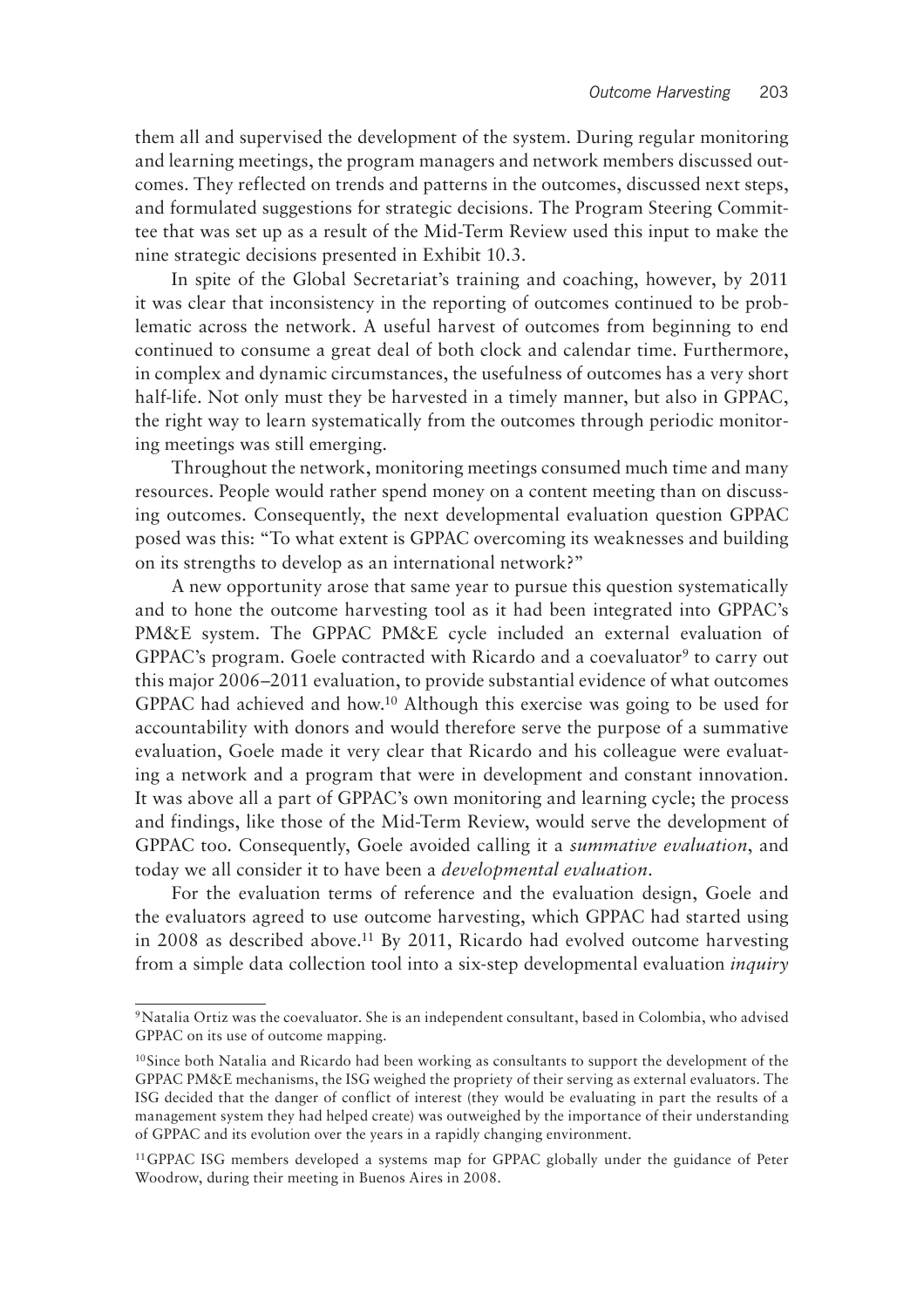*framework*. (For more on inquiry frameworks, see Patton, 2011, chap. 8.) Thus Goele and the evaluators agreed to use this full-fledged tool to design the evaluation. This was in addition to using it as the instrument with which to collect data on outcomes, which since 2009 had increasingly been the established practice in GPPAC.

What this meant practically was that while the 2006–2011 evaluation (Ortiz & Wilson-Grau, 2012) was the responsibility of external consultants, it was focused on the needs of the *primary intended users* (see Patton, 2012), and it was participatory.

The evaluators' role was that of facilitators in a professional, systematic, databased joint inquiry with GPPAC actors globally and regionally, rather than as detached external experts wielding "objective" measuring sticks.

As noted above, the full-fledged outcome harvesting inquiry framework consists of six steps. (Goele and Ricardo had followed only the third step in the Mid-Term Review.) A description of these steps and their use follows.

#### **1. Design the Outcome Harvest**

The primary intended users of the 2006–2011 evaluation findings were the GPPAC board, management, and global and regional staffs. They were to *use* the findings of the evaluation to adapt and strengthen the 2011–2015 strategic plan. There were two important *process uses*: (a) further developing the GPPAC PM&E system by building the capacity of staff at the global and regional levels of GPPAC to identify and formulate outcomes; and (b) stimulating a learning environment in the GPPAC network. Furthermore, the broader audience for the evaluation included GPPAC donors, especially the Dutch and Austrian governments.

In outcome harvesting, the questions that guide the next five steps are derived from the users' principal uses; they must be *actionable* questions (i.e., ones that enable users to make decisions or take actions). For the GPPAC evaluation, Goele and the evaluators agreed on four questions. We focus here on the one that involved an assessment of the network-strengthening strategy of GPPAC:

*Strategic effectiveness*—What patterns or features did the evaluators find in the way GPPAC contributed to its outcomes, and what did those patterns suggest about how effectively GPPAC works?<sup>12</sup>

<sup>&</sup>lt;sup>12</sup>The other three questions were as follows:

<sup>•</sup> GPPAC's results—The impact of GPPAC's outcomes. How did the behavior, relationships, activities, or actions of the people, groups, and organizations with which GPPAC works directly change? What are the most successful pathways of change?

<sup>•</sup> *Theory of change*—To what extent do the 2006–2011 outcomes support the assumptions in GPPAC's rationale for its strategies, the social actors it aims to influence, and the outcomes to which it aims to contribute?

<sup>•</sup> *GPPAC's current performance*—In the light of what GPPAC members consider is the level of performance of, on the regional level, networks, steering groups, and secretariats, and on the global level, the ISG, board, Program Steering Committee, working groups, and Global Secretariat, what areas should be strengthened in the next 5 years?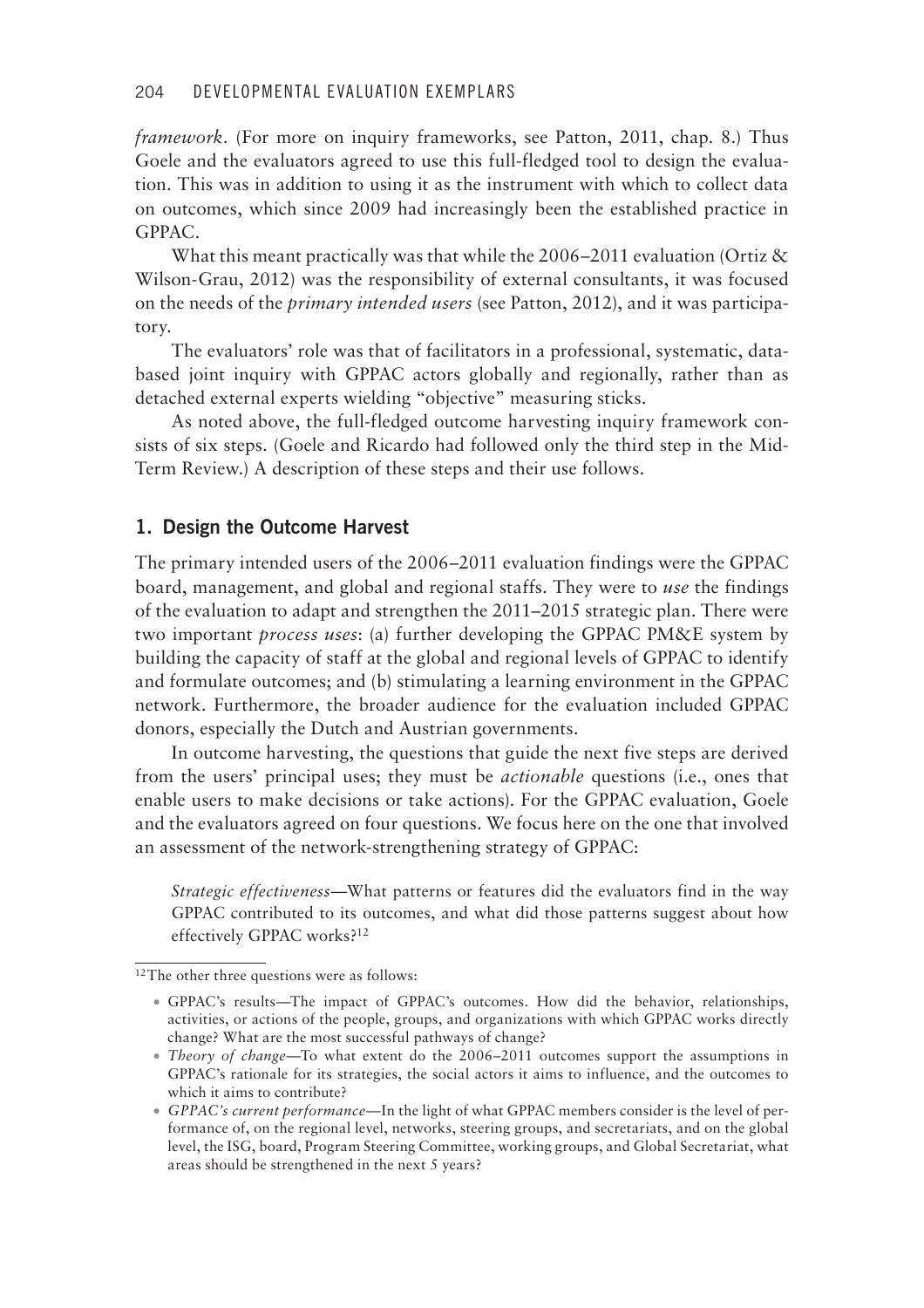#### **2. Gather Data and Draft Outcome Descriptions**

As explained earlier in the chapter, both GPPAC programs and the environment in which they operate are highly complex, open, and dynamic. Faced with this evaluation challenge, a linear, cause– effect mindset of comparing what was done and achieved to what was planned would not have been useful. Therefore, without concern for what had been planned as activities, outputs, or outcomes, Ricardo and his coevaluator simply identified and formulated approximately 250 potential outcomes extracted from the 51 reports for 2006–2011 on file with the GPPAC Global Secretariat, including the Mid-Term Review.

#### **3. Engage Change Agents in Formulating Outcome Descriptions**

The evaluators then communicated virtually with the GPPAC Global and Regional Secretariats to support them in reviewing our draft formulations and answer questions aimed at turning them into verifiable outcomes. Paul Kosterink played an important role in this process by facilitating the participation of the 15 staff members in the Global Secretariat. Those GPPAC change agents consulted with others within the network with knowledge of what had been achieved and how. They suggested additional outcomes. Working iteratively with the evaluators, together they whittled down the outcomes to 208.

By the end of April 2012, the evaluators had a set of solid outcomes that represented a considerable quantitative improvement over those of the Mid-Term Review (see Exhibit 10.4). Overall, there was a threefold increase in outcomes harvested. With the exception of two regional affiliates, all regions appreciably increased the number of outcomes registered. Equally important, the length of each outcome was slashed by more than half, to an average of 215 words. The evaluators, instead of compiling them into what would have been 75 pages of outcomes, stored them in a Drupal database so that the information could be more usefully managed.

Qualitatively, the evaluation deepened and broadened the harvest of outcomes, which, in contrast to a sizable number of the Mid-Term Review outcomes, were concise enough to be quantitatively and qualitatively measurable. Each outcome was sufficiently specific that someone without specialized subject or contextual knowledge would be able to understand and appreciate the "who, what, when, and where" of things that were being done differently. Equally important, there was a plausible relationship, a logical link, between each outcome and how GPPAC had contributed to it. That contribution was described in similarly hard and measurable terms—who did what that contributed to the outcome. The outcomes were qualitatively verifiable.

Even though the Mid-Term Review had only requested up to five outcomes from each informant for 2006–2009, and the 2006–2011 evaluation attempted to harvest *all* significant outcomes that each informant knew of since 2006, the sources of outcomes were basically the same— program managers at the Global Secretariat and regional liaison officers. Thus the increase in the number of outcomes harvested was an indicator both of improved capacity on the part of GPPAC actors to influence change and of improved reporting on outcomes.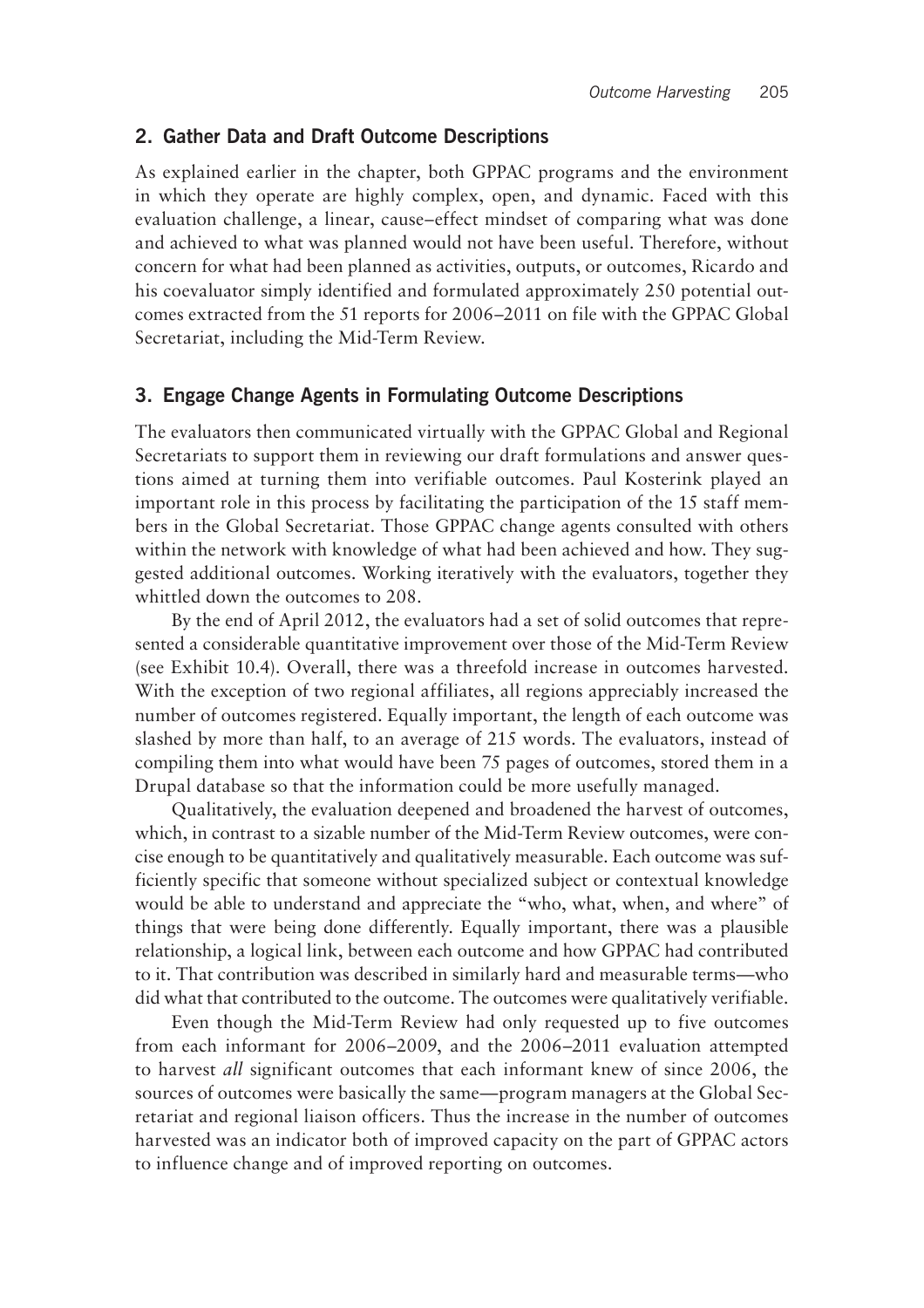| <b>Outcomes by source</b>       | Mid-term review | <b>Evaluation 2006-2011</b><br>165 |  |
|---------------------------------|-----------------|------------------------------------|--|
| <b>Regional Secretariats</b>    | 47              |                                    |  |
| Caucasus                        | $\mathbf{1}$    | 12                                 |  |
| Central and Eastern Africa      | 11              | 16                                 |  |
| Central Asia                    | 3               | 3                                  |  |
| Latin America and the Caribbean | 2               | 8                                  |  |
| Middle East and North Africa    | $\overline{2}$  | 6                                  |  |
| North America                   | $\overline{2}$  | 6                                  |  |
| Northeast Asia                  | 4               | 22                                 |  |
| South Asia                      | 5               | 16                                 |  |
| Southeast Asia                  | 6               | 14                                 |  |
| Southern Africa                 | 3               | $\Omega$                           |  |
| The Pacific                     | $\mathbf{1}$    | 18                                 |  |
| <b>West Africa</b>              | $\mathbf{1}$    | 9                                  |  |
| <b>Western Balkans</b>          | 4               | 31                                 |  |
| Western CIS                     | $\overline{2}$  | 4                                  |  |
| Global program                  | 21              | 43                                 |  |
| <b>Total</b>                    | 68              | 208                                |  |

### **4. Substantiate**

Evaluation in general, and identifying and formulating outcomes in particular, will always have an element of subjectivity. For example, when a person who identifies a change in another social actor is also responsible for GPPAC's activities that are intended to influence that change, there is an undeniable element of bias. Similarly, different people will have different knowledge of what happened and different perspectives on how GPPAC contributed. Therefore, outcome harvesting strives for more objectivity by providing for substantiation of outcomes in a way that enhances their understanding and credibility.

Initially, the evaluators proposed to check on the veracity of the evaluation's outcomes through a random sampling of independent third parties with knowledge of each outcome. In the end, however, in consultation with GPPAC, the evaluators decided against substantiating the outcomes. These were deemed to be sufficiently accurate for the uses of the evaluation, for these reasons: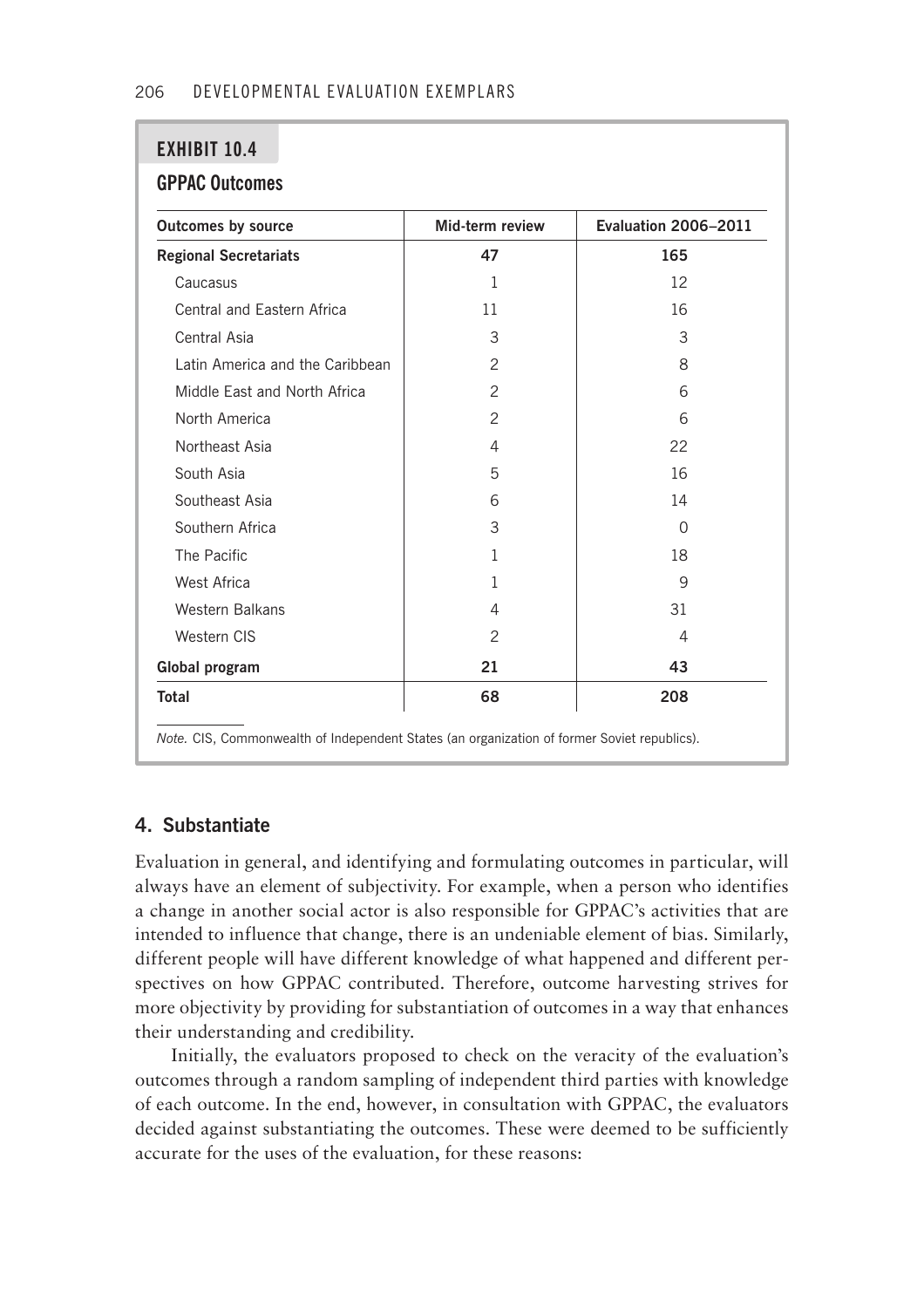- a. The outcomes were reported in documents produced by the GPPAC activists who contributed to the outcomes.
- b. All informants understood that the external evaluators could verify their outcomes.
- c. Two or more GPPAC program and regional staff members responsible for contributing to the outcomes cross- checked 177 of the 208 outcomes. An additional 25 incomplete outcomes<sup>13</sup> were excluded from the data set.
- d. The evaluators examined all 208 final outcomes to ensure that there was a plausible rationale for what was reported as achieved and the reported contribution of GPPAC.

Furthermore, although the outcomes were not exhaustive of GPPAC's achievements in 2006–2011, GPPAC and the evaluators also considered that they were representative of the network's most significant achievements, and therefore a solid basis for decision making and accountability to donors.

#### **5. Analyze and Interpret**

The evaluators also involved the program managers in classifying the outcomes (with their critical oversight, of course). They placed the classified outcomes in the Drupal database in order to be able to make sense of them, analyze and interpret the data, and provide evidence- based answers to the useful harvesting questions.

GPPAC's stakeholders' interest went beyond aggregating outcomes; the stakeholders wanted to understand the process of change the network was supporting. This was one of the values of outcome harvesting for this evaluation.

For example, with the GPPAC Western Balkans regional network, the evaluators compiled the majority of its 28 outcomes into a two-and-a-half-page story of how this network had influenced peace education over the years 2008–2012.<sup>14</sup> In Exhibit 10.5, we extract a single year, 2010, from that story. (The numbers in brackets in this exhibit refer to the outcomes.)

#### *Mixed-Methods Interpretation of External Outcomes*

Outcome harvesting's *analysis* function is about aggregating outcomes into clusters, processes, patterns, and stories of change. The *interpretation* function is to explain what the outcomes, and the stories, mean. In the GPPAC evaluation, the interpretation involved answering the evaluation questions. The relevant question for the Western Balkans was this: To what extent did the 28 outcomes contribute

<sup>&</sup>lt;sup>13</sup>That is, a change in a social actor was identified, but it was unclear whether it was an output or an outcome, or GPPAC's contribution was unclear.

<sup>14</sup>Even this is a partial story—what the GPPAC regional network in the Western Balkans achieved in terms of *outcomes*. The full story would include the *contribution* of GPPAC to each outcome, as well as its *significance.*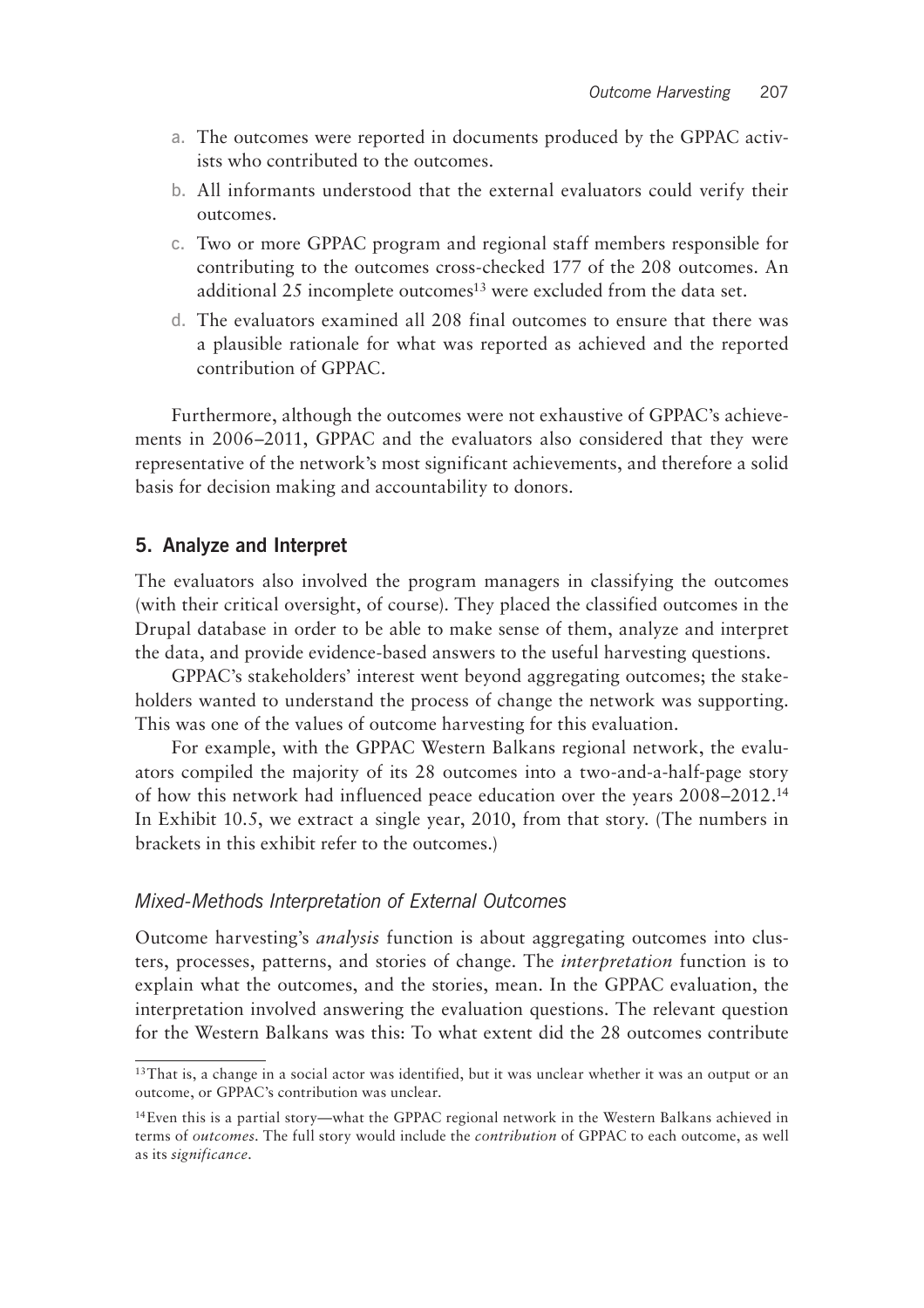#### **One Year in an Outcome Story**

In 2010, practitioners- teachers and Ministry of Education representatives from the Western Balkans and Western Commonwealth of Independent States (CIS) regions wrote articles that they collected into a booklet, which the Development Center for Information and Research in the Ukraine published. The booklet consists of various methodological materials on peace education (PE)—experts' texts either on voicing the need for PE or on certain topics related to PE. [131] This same year, the Serbian Deputy Minister of Education committed to follow- up on recommendations on the integration of PE programs outlined in the Declaration on Joint Cooperation with Civil Society Organizations in the Field of Peace Education (signed in 2009). [124]

In July 2010, the Montenegrin assembly incorporated school mediation into the new law on education. Article 9b of the law highly recommends school mediation as a tool for conflict resolution. [269] And then in September, the Ministries of Education from Serbia and Montenegro officially supported the GPPAC-sponsored art competition by sending letters encouraging both teachers and pupils to participate in the competition. [139]

to change in the willingness and ability to act of the different actors playing roles in the Western Balkans conflict prevention system? For this question, the evaluators used a complementary inquiry framework—*complex systems change* (Patton, 2011, pp. 240–243).

During Ricardo's visit to the Western Balkans GPPAC affiliate in Montenegro, Regional Steering Group members agreed with him that the system they were working to influence had three dimensions: the components of the system and their *interrelationships*; the different *perspectives* on those interrelationships; and the *boundaries* determining what components made up the system and which interrelationships and perspectives were taken into account (see Exhibit 10.6).<sup>15</sup>

These dimensions would vary, of course, from system to system. In the Western Balkans system, the components might be the same as in other regions of the world, but the interrelationships between, for example, civil society and governments would necessarily be quite different. In addition, the perspectives on the boundaries— on who was in and who was out of the system— would vary.

The 28 outcomes of GPPAC in the Western Balkans tell an impressive story of how a group of dedicated women<sup>16</sup> influenced change at two tipping points in the

<sup>15</sup>See Williams and Hummelbrunner (2011, pp. 18–23). The idea of the systems map was based on work by Peter Woodrow of the CDA Collaborative Learning Project, Boston, Massachusetts, together with GPPAC members in 2008.

<sup>&</sup>lt;sup>16</sup>All but one of the RSG members are women, as are the GPPAC team members. They explain that the absence of men is not due to the fact that men in the region have both historically and recently been warriors, as an outsider with superficial knowledge of the region might assume. Rather, the women believe that by and large men throughout the region have been traumatized by war and by the reality that no one was a victor, since NATO imposed peace by force of arms.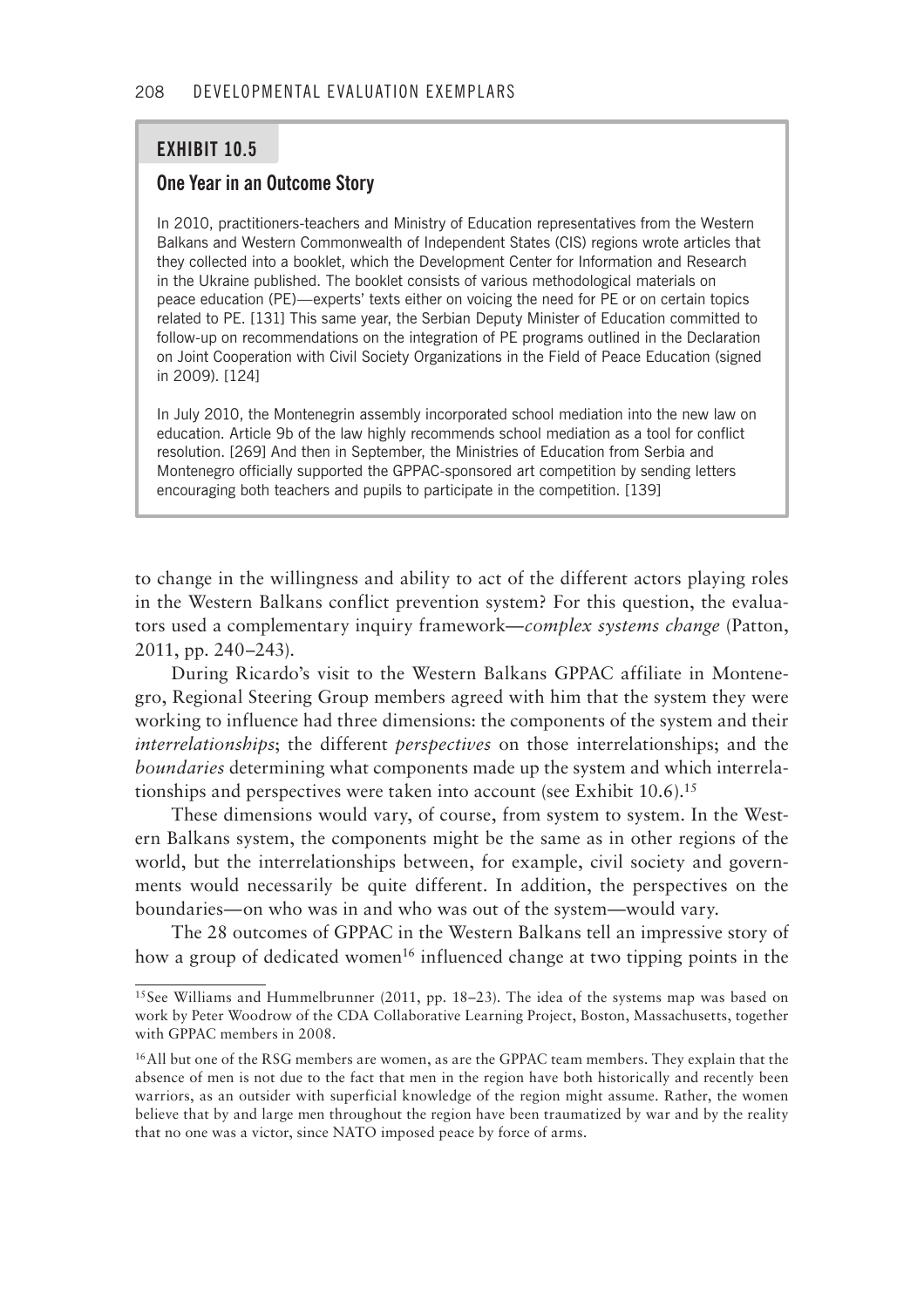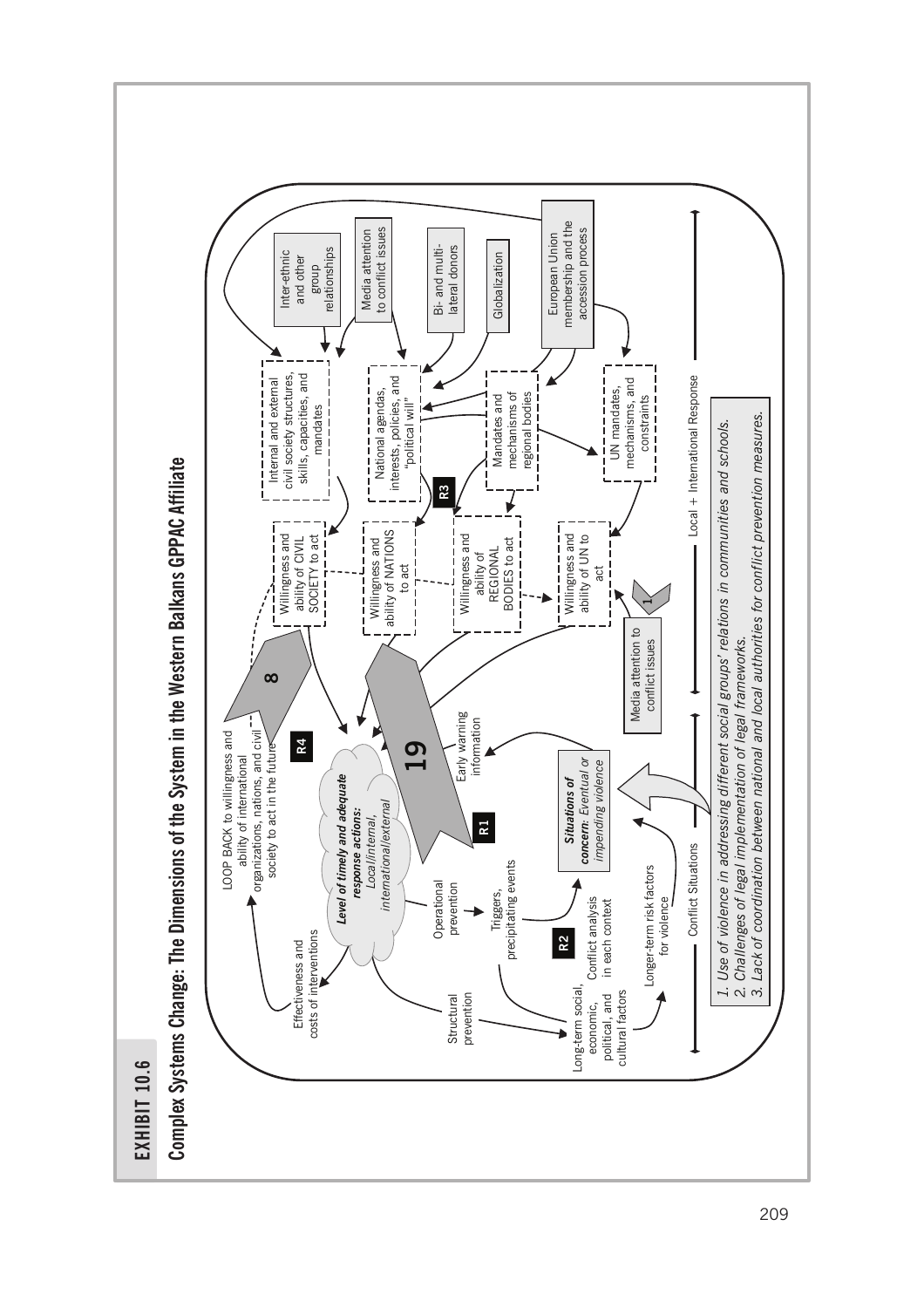#### 210 DEVELOPMENTAL EVALUATION EXEMPLARS

system: the willingness and ability of nations and civil society to act. Two-thirds of the outcomes related to state actors, and the majority were focused on influencing the national and municipal schools and educators. (In Exhibit 10.6, the numbers in arrows refer to outcomes.) Intertwined with 5 years of influencing state actors to make changes in their policies and practices that would represent a more significant process of peace education in the Western Balkans, the GPPAC regional network influenced complementary changes in civil society and one change in the media. In other words, this successful, ongoing story of introducing peace education, including mediation, into the Western Balkans required working simultaneously to influence civil society, the education system, the media, and government.

#### *Internal Outcomes as Evidence of Network Strengthening*

Since 2006, GPPAC had made great efforts to consolidate as a true network, including a restructuring of investment to strengthen the regional networks. Notably, in 2009 GPPAC received the ISO 9001 quality management certification given by the United Kingdom Accreditation Service, the sole national accreditation body recognized by the UK government to assess, against internationally agreed-upon standards, organizations that provide certification, testing, inspection, and calibration services. To assess the degree of success, financial analysis was combined with the outcomes data. GPPAC's income between 2007 and 2010 increased by 80%, but the direct allocations to strengthen the regional networks increased by 750%. Although as a percentage of GPPAC's overall budget the investments to strengthen the regional networks were in low single digits, the rate of increase was greater than the increase in investments in the global programs or the Global Secretariat (Exhibit 10.7).

#### **EXHIBIT 10.7**

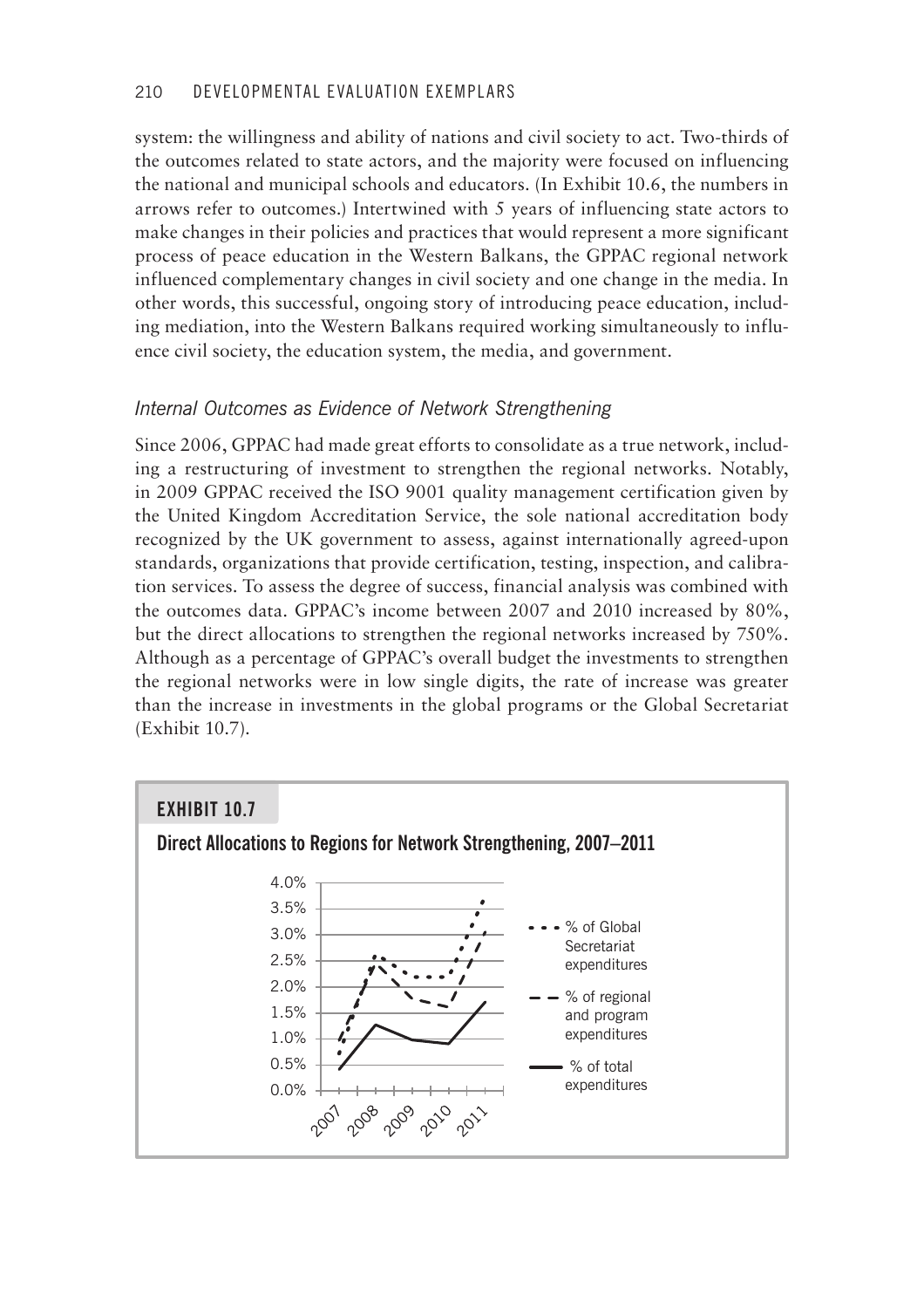

In 2006–2011, GPPAC progressively consolidated both its internal structure and its internal functions; it also improved the practices of its members through greater exchange of knowledge and experience and more collaboration between them for lobbying, advocacy, and actions. The increased investment in strengthening the regions corresponded to the hefty increase in internal as well as external outcomes harvested during the evaluation (Exhibit 10.8).

In sum, the use of outcome harvesting enabled the evaluators to harvest outcomes from a sufficiently diverse group of GPPAC staff members to ensure that the findings (a) were sufficiently representative of the most significant changes achieved by GPPAC, and (b) would permit evidence- based answers to the evaluation question of GPPAC's effectiveness in 2006–2011.

#### **6. Support Use of Findings**

The last step in an outcome-harvesting process is to raise issues that have come up in the process of collecting, analyzing, and interpreting data; to propose evidencebased points for discussion to the users; and to support them in making use of the findings. In collaboration with Ricardo and his coevaluator, Paul prepared the workshop to discuss the findings and follow-up of the evaluation with the board and Program Steering Committee. In the GPPAC evaluation, half of the recommended points for discussion were developmental evaluation questions for the continuing development of the network's PM&E system: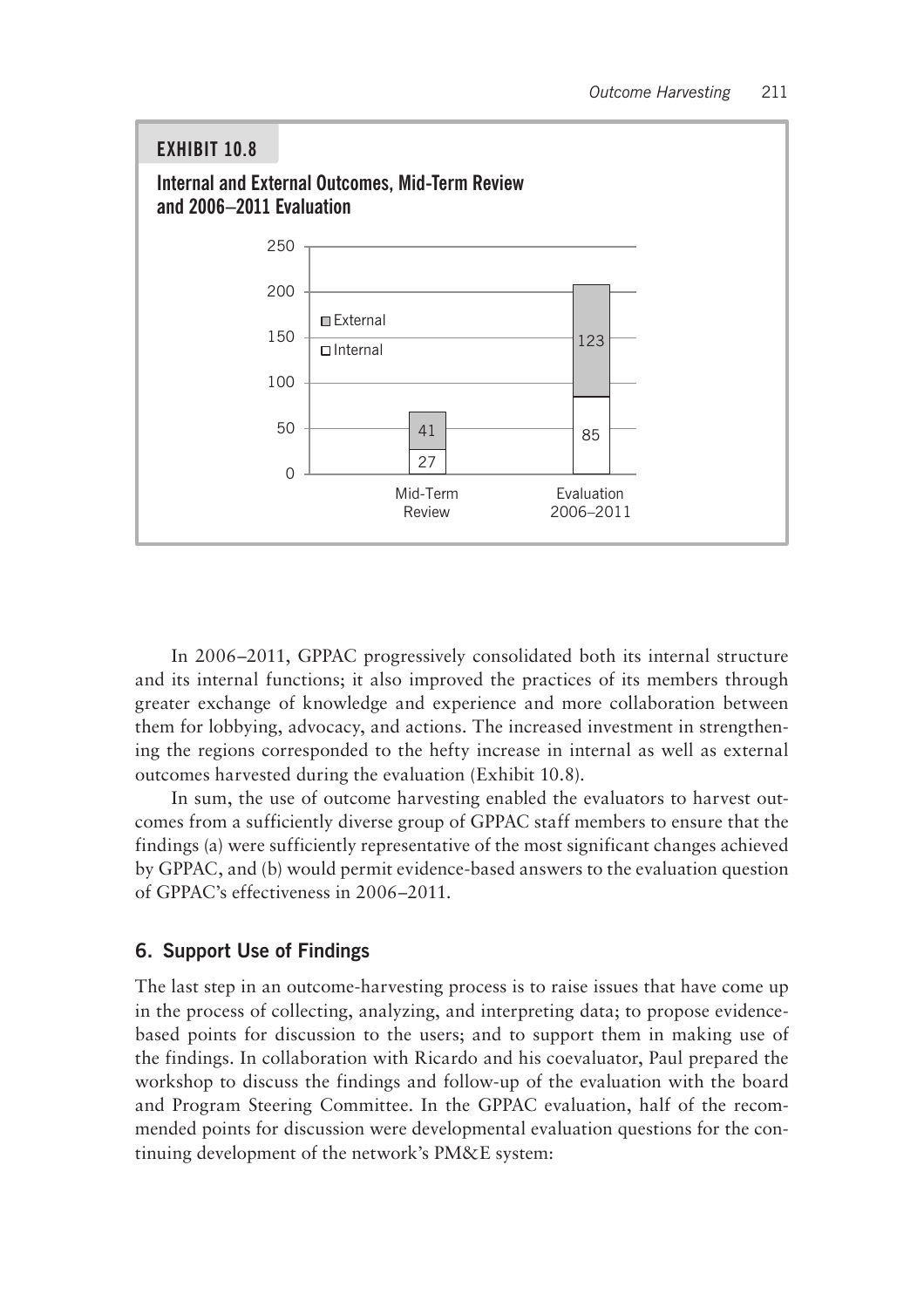- a. How can GPPAC ensure that everyone who is accountable for outcomes and everyone who must use them give due priority to PM&E?
- b. Since complexity means that at the moment of planning, much is uncertain and unpredictable because the cause– effect relationship between what actors do (activities and outputs) and what they will achieve (outcomes) is unknown, what is the right balance of involving people in GPPAC in monitoring and evaluation versus planning?
- c. What alternative ways should GPPAC consider to identify outcomes that will ensure (i) harvesting the significant outcomes in as close to real time as possible; and (ii) processing them in a manner that involves analyzing and interpreting them so that they are available to inform decision making in a timely fashion?

As with the Mid-Term Review, the usefulness of the evaluation's findings to GPPAC was evidenced by the strategic decisions GPPAC's leadership took to further strengthen the network (see Exhibit 10.9).

### **Supporting Ongoing Strategic Innovation**

In sum, through the use of outcome harvesting, we were able to serve a developmental evaluation function of introducing innovations into the GPPAC PM&E system, and thus contributed to developing GPPAC as a social change network. Between 2009 and 2012, Ricardo served as an external developmental evaluator to support Goele and Paul as internal GPPAC developmental evaluators. Goele and then Paul were able to influence a change in the network's emphasis from extensive planning to ongoing tracking of and learning from outcomes, through interaction among a variety of GPPAC actors. This is a process Paul continues. We used outcome harvesting as an inquiry framework, formulating what we eventually came to see as developmental evaluation questions, and then generating outcomes to answer them. Goele and Paul worked with GPPAC leaders and staff through an interactive learning process to use the findings to improve their policies and procedures.

In addition to the possibilities and advantages of using outcome harvesting to generate real-time evidence, this case shows that learning from M&E findings was a key to GPPAC's development. The use of such findings needs to be planned and organized carefully. It was the close cooperation between Goele and Paul (representing GPPAC and working internally) with Ricardo (working externally) that enabled GPPAC to overhaul its PM&E system and generate useful and timely learning to enhance its development. Today outcome harvesting and the internal developmental evaluation function continue to support the network as it copes with an uncertain and dynamic environment for conflict prevention and peace building.

In conclusion, through a multiyear developmental evaluation process, GPPAC learned that outcome harvesting led to a variety of significant advantages. As Paul summarizes these advantages, the network was able to develop a PM&E system that enables GPPAC to do the following: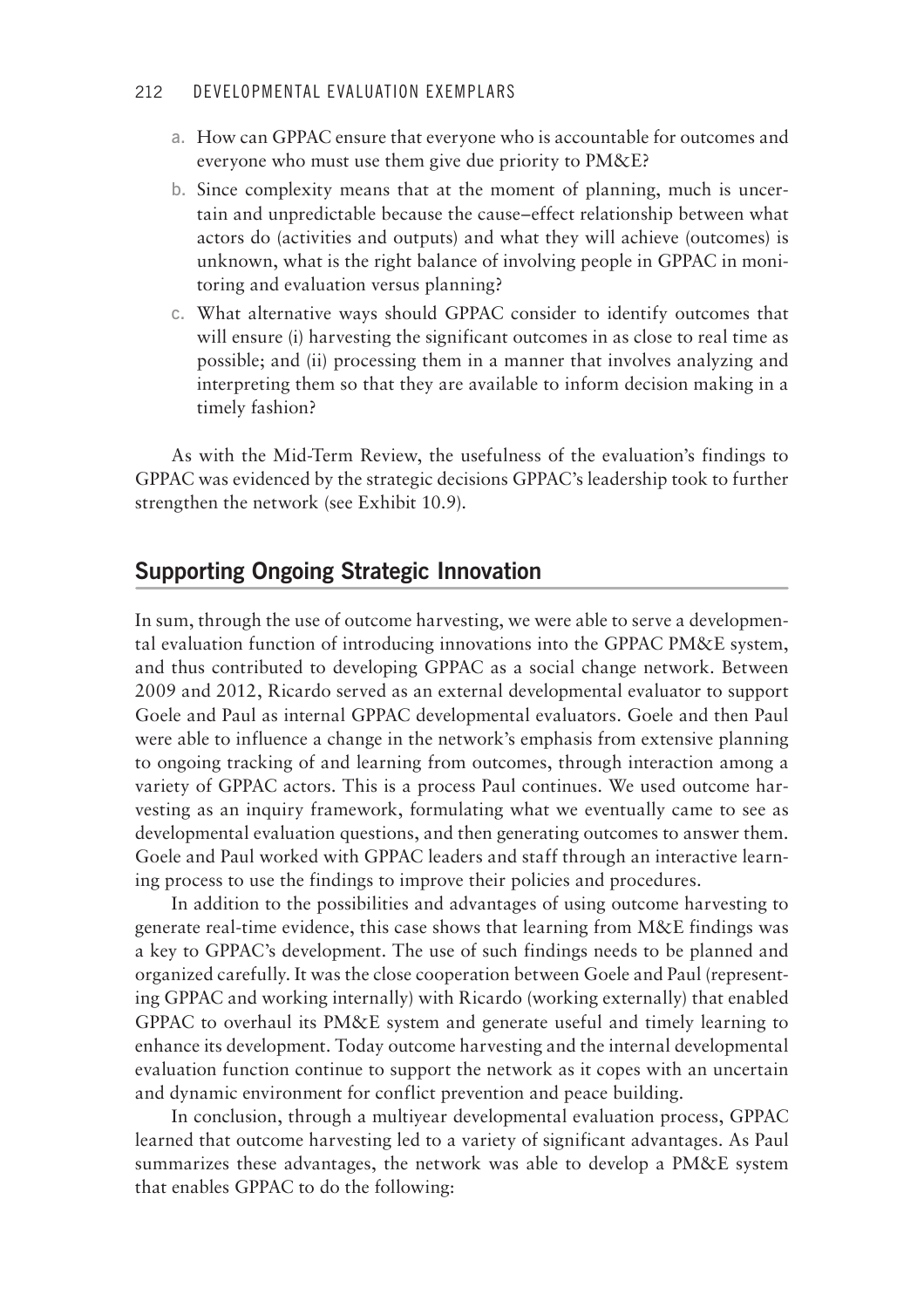# **GPPAC Strategic Decisions Informed by the 2006–2011 Evaluation**

| 2006-2011 Evaluation findings                                                                                                                                                                                                                                                                                                                                                                                                                                                                                                                                                                                                                                                                 | Strategic decisions 2012-2014*                                                                                                                                                                                                                                                                                                                                                                                                 |  |
|-----------------------------------------------------------------------------------------------------------------------------------------------------------------------------------------------------------------------------------------------------------------------------------------------------------------------------------------------------------------------------------------------------------------------------------------------------------------------------------------------------------------------------------------------------------------------------------------------------------------------------------------------------------------------------------------------|--------------------------------------------------------------------------------------------------------------------------------------------------------------------------------------------------------------------------------------------------------------------------------------------------------------------------------------------------------------------------------------------------------------------------------|--|
| In spite of considerable improvement in some<br>regions, outcome reporting-and learning from<br>the outcomes-continued to be deficient.                                                                                                                                                                                                                                                                                                                                                                                                                                                                                                                                                       | 1. Invest human and financial resources in<br>harvesting regional outcomes through<br>direct interaction and dialogue, rather than<br>through written reports only.<br>2. Store outcomes in a web-based GPPAC<br>Monitoring Information System.                                                                                                                                                                                |  |
| GPPAC was influencing four of the six external<br>social actors it had targeted: state actors, civil<br>society, traditional and new media, and the UN.<br>The business sector had not been influenced,<br>and it was too early to expect outcomes for the<br>regional intergovernmental organizations (RIGOs).                                                                                                                                                                                                                                                                                                                                                                               | 3. Recognize that the business sector is not a<br>priority for GPPAC in the foreseeable future.<br>4. Give special attention to monitoring GPPAC<br>outcomes influenced by the RIGOs.                                                                                                                                                                                                                                          |  |
| The evaluators found sufficient evidence to<br>question, but not to conclude, whether GPPAC<br>was overstretching organizationally and in its<br>programming.                                                                                                                                                                                                                                                                                                                                                                                                                                                                                                                                 | 5. The network took up this finding and<br>translated it into two related questions:<br>"Are we spreading ourselves too thin?"<br>and "Should we focus on a few common<br>issues?" These were further addressed in<br>strategic planning meetings of the network<br>in 2012 and 2013. An increased focus is<br>noticeable in the 2014 operational plans,<br>and in the process to formulate the next<br>5-year strategic plan. |  |
| Among the consequences of the limited<br>outcomes was that the evaluators could not<br>conclude whether GPPAC's theory of change<br>was validated. The strategies were working; the<br>targeted social actors were being influenced;<br>expected and unexpected outcomes were being<br>achieved; there was evidence that GPPAC was<br>influencing the system of interacting actors<br>and factors that is the source of conflict and an<br>obstacle to peace building. Nonetheless, there<br>was not enough information about outcomes<br>achieved over time to assess in a conclusive<br>way whether the assumptions-and they are<br>the heart-of the theory of change were well<br>founded. | 6. Define individual theories of change for<br>the priority issues and processes in the<br>strategic plan for 2016-2020.<br>7. Support regional networks to formulate<br>theories of change for their regional<br>priorities.                                                                                                                                                                                                  |  |

*(continued)*

\*By the GPPAC board and Program Steering Committee, unless otherwise stated.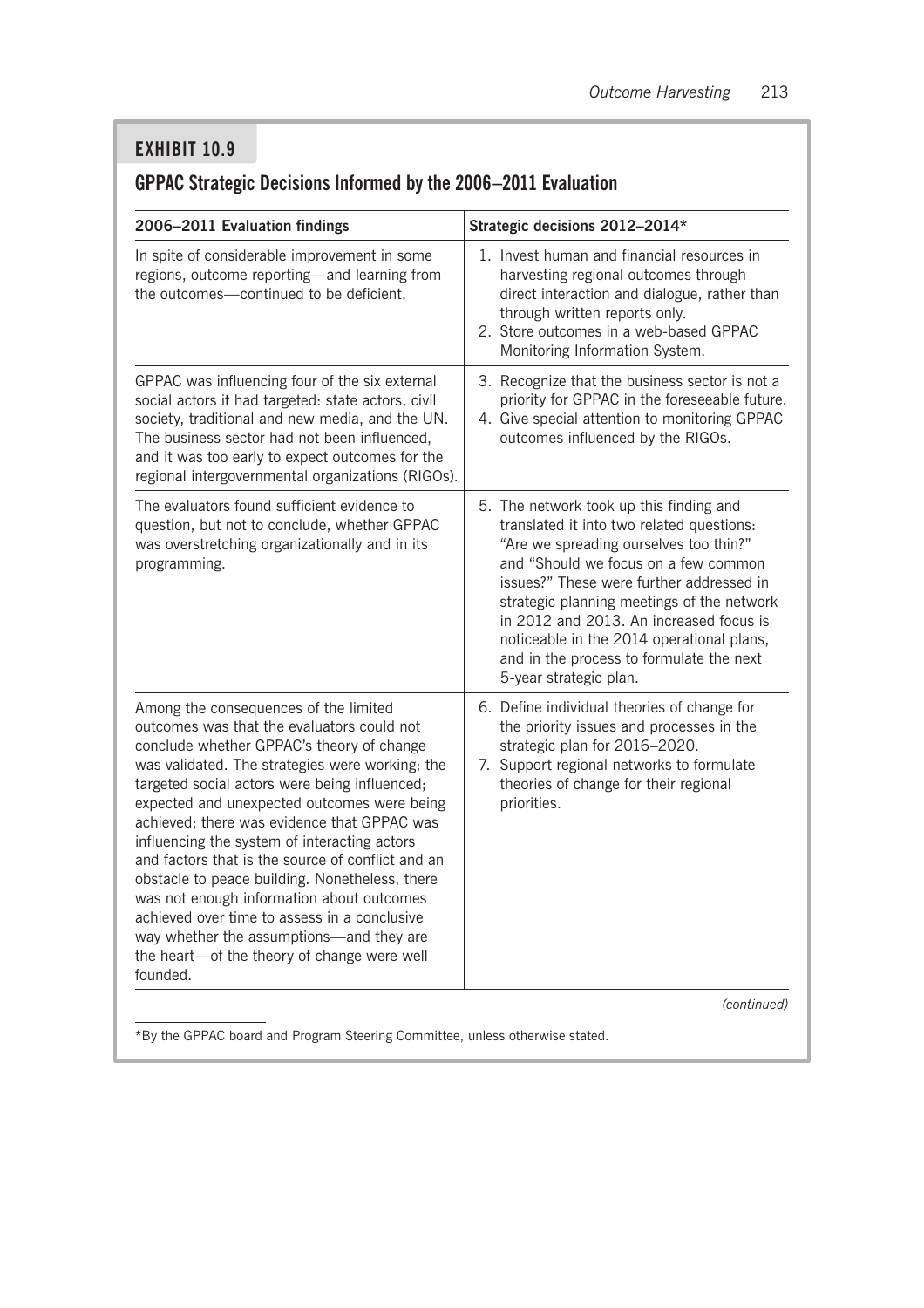| 2006-2011 Evaluation findings                                                                                                                                                                                                                                                                                                                                                                                                    | Strategic decisions 2012-2014*                                                                                                                                                                                                                                                                                                                                                     |  |
|----------------------------------------------------------------------------------------------------------------------------------------------------------------------------------------------------------------------------------------------------------------------------------------------------------------------------------------------------------------------------------------------------------------------------------|------------------------------------------------------------------------------------------------------------------------------------------------------------------------------------------------------------------------------------------------------------------------------------------------------------------------------------------------------------------------------------|--|
| GPPAC's achievements have principally been in<br>three areas:<br>a. Influencing the policies and practices of state<br>actors that promise to change the practice of<br>reaction to prevention of conflicts.<br>b. Mobilizing civil society (organizations in<br>particular, but the general public as well) to<br>engage with state actors and the UN.<br>c. Developing the GPPAC network on the global<br>and regional levels. | 8. Decide that linking local, regional, and<br>global levels should be one of the leading<br>strategic principles for the network.                                                                                                                                                                                                                                                 |  |
| GPPAC's four strategies were being effectively<br>applied. They were influencing outcomes. For<br>some of the substrategies, however, either<br>it appeared premature to try to understand<br>(because they were so new), or there was<br>insufficient evidence to understand how some<br>strategies might complement and reinforce each<br>other in achieving the same outcome.                                                 | 9. The global programs and the 15 regions<br>reviewed their strategic progress in 2013<br>on the basis of harvested outcomes<br>from the PM&E system. This new Mid-<br>Term Review was set up to be "light"<br>and participative, with the emphasis on<br>reflection, learning, and adapting the<br>current strategic plans, and on formulating<br>new priorities where necessary. |  |
| GPPAC's performance as a network itself was<br>better than good, and reasonable for a young,<br>international network. There were numerous<br>suggestions identified for ways to improve; most<br>were obvious, but quite a few were novel.                                                                                                                                                                                      | 10. Conclude that GPPAC is "on the right<br>track," and yet "we can and should<br>improve" and take next steps in the<br>process to become an experiential, self-<br>learning organization.                                                                                                                                                                                        |  |

- Identify achievements more quickly and more comprehensively.
- Enhance learning about success and failure, rather than serving as a mechanism of operational or budgetary control.
- Appraise collectively the progress in the development of the network itself.
- Serve as a mechanism for accountability to internal and external stakeholders.
- Preserve the historical memory of the common processes that gave birth to and sustain the advocacy network.

Equally important is GPPAC's recognition that it makes much more sense to focus on what is emerging than on what is planned; thus the network devotes less time to the planning and more time to the monitoring and evaluation in PM&E. Also, ongoing annual developmental evaluation has demonstrated itself to be more useful to the network than conventional formative and summative evaluation. Outcome harvesting has proven to be suitable for evaluating and learning from complex change processes. And, lastly, GPPAC members and management have found that they can be accountable for results that lie between what they do and the conflict prevention and peace- building impact to which they ultimately aim to contribute.